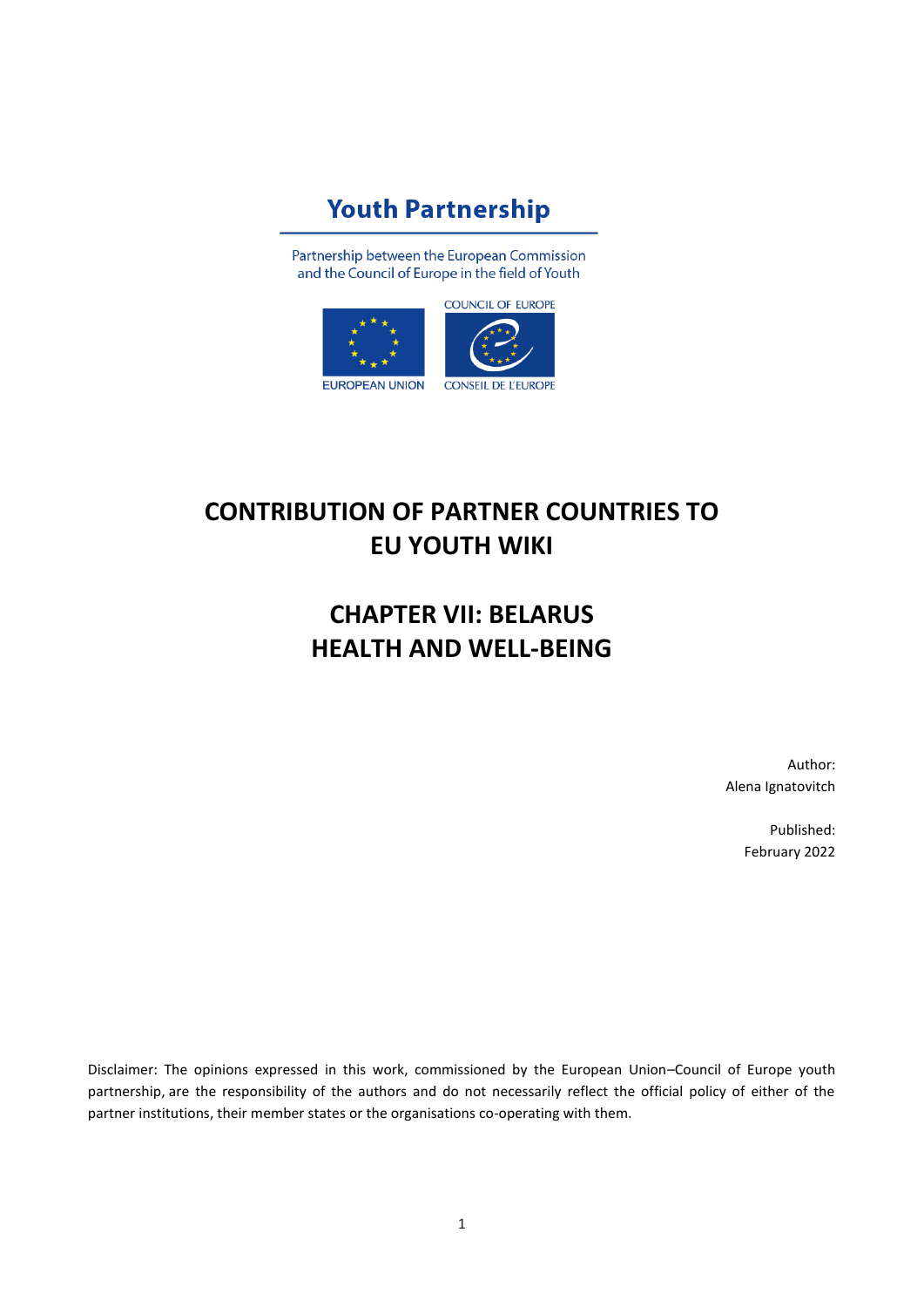CONTENTS

| 7.3. SPORT, YOUTH FITNESS AND PHYSICAL ACTIVITY  8          |  |
|-------------------------------------------------------------|--|
| 7.4. HEALTHY LIFESTYLES AND HEALTHY NUTRITION  12           |  |
|                                                             |  |
| 7.6. MECHANISMS OF EARLY DETECTION AND SIGNPOSTING OF YOUNG |  |
|                                                             |  |
| 7.7. MAKING HEALTH FACILITIES MORE YOUTH FRIENDLY  25       |  |
|                                                             |  |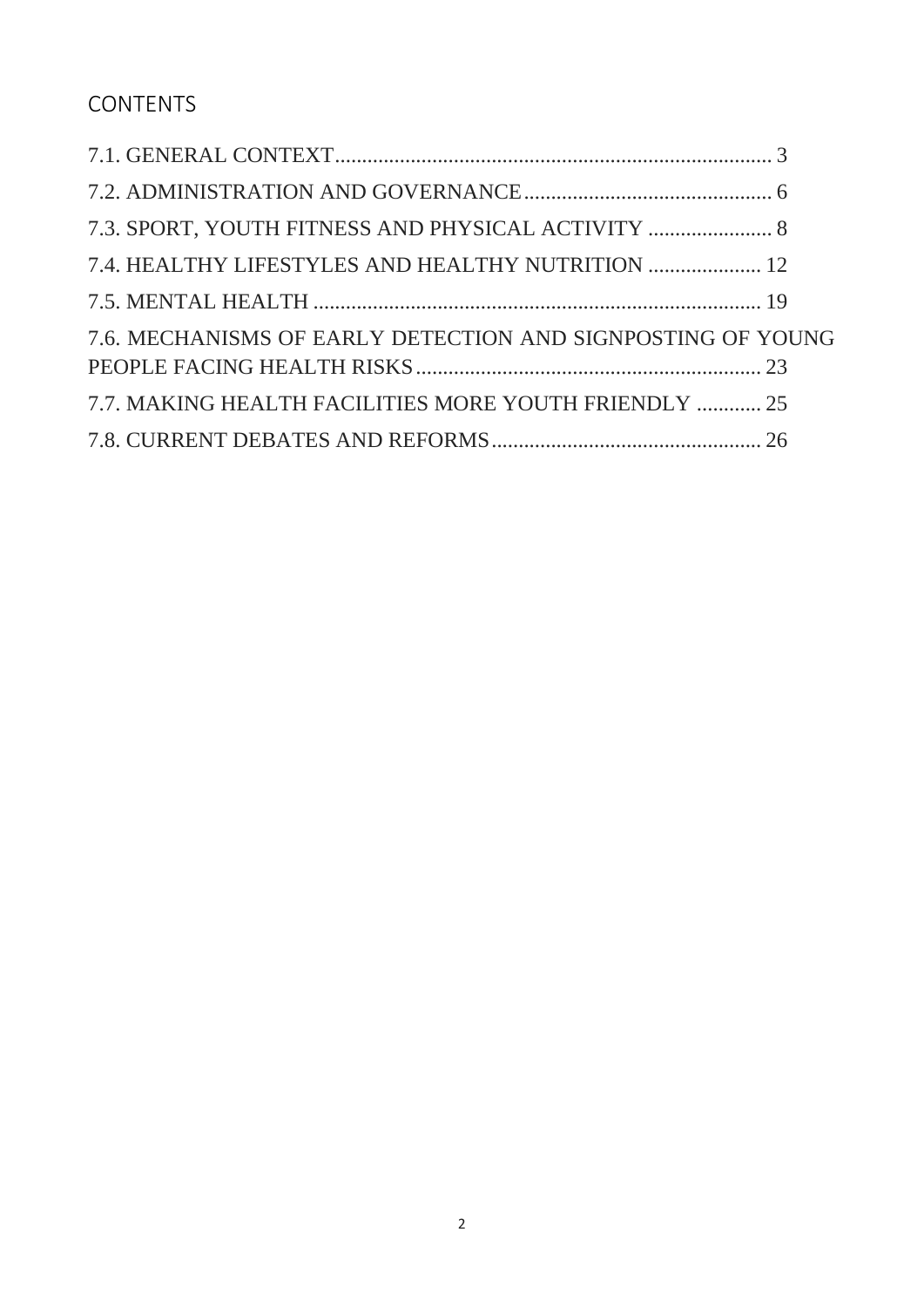### <span id="page-2-0"></span>**7.1. General context**

#### **Main trends in the health conditions of young people**

According to the [Press Service of the President of the Republic of Belarus,](https://president.gov.by/en/belarus/social/healthcare%5bhttps:/president.gov.by/en/belarus/social/healthcare) in recent years public expenditure on health care amounted to 4% of GDP, corresponding to the threshold of health expenditure recommended by the World Health Organization (WHO) and the minimum ratio indicated in the Concept of National Security of the Republic of Belarus.

Several factors at the national level have influenced the practice of public health. Belarus was one of the first CIS (Commonwealth of Independent States) countries to sign up to and ratify the WHO Framework Convention on Tobacco Control. There are also state measures for the prevention of alcohol abuse, as alcohol is recognised to be one of the major health hazards in the country. In addition, there are state programmes to promote healthy lifestyles, including measures to stimulate physical activity and sports among youth. Increasingly, adolescents and youth are being targeted by social advertising to advise them on the hazards of tobacco smoking and alcohol abuse. UNDP and [WHO programmes](https://www.euro.who.int/__data/assets/pdf_file/0005/232835/HiT-Belarus.pdf) on prevention of infections with the human immunodeficiency virus (HIV) and tuberculosis (TB) are carried out in co-operation with the Ministry of Health and NGOs. The relevance of these programmes is underlined by the fact that Belarus is designated as a high-priority country for TB in the WHO European Region (along with most other post-Soviet states) and ranks among the top 27 nations of the world with a high MDR-TB (Multidrug-resistant Tuberculosis) burden. 1

Belarus collects data on young people's health through different research and data collection mechanisms. In particular, the [Republican Scientific and Practical Centre of Medical Technologies,](http://belcmt.by/)  [Informatisation, Management and Economics of Public Health,](http://belcmt.by/) the [Republican Research and](https://mentalhealth.by/about-us)  Practice Centre of Mental Health, the [National Statistical Committee](https://www.belstat.gov.by/) of the Republic of Belarus and other institutions issue yearly reports, books and analytical papers that provide statistical data on diagnosed diseases, conditions and injuries, the state of public health and use of health services by different populations, including youth and adolescents.

In accordance with the Law of the Republic of Belarus No. 65-Z of 7 December 2009 on Foundations of State Youth Policy (Zakon Respubliki Belarus ob osnovach gosudarstvennoy molodejnoy politiki)<sup>2</sup> (hereinafter the Law on Youth Policy) the Ministry of Education in cooperation with other relevant ministries annually publishes the National Report On the Situation of Youth in the Republic of Belarus.<sup>3</sup> The report is drafted on the basis of the data submitted by all

<sup>1.</sup> Belarus: Health System Review, 2013, Health Systems in Transition, Vol. 15 No. 5, European Observatory on Health Systems and Policies, 2013, available a[t HiT Belarus \(who.int\),](https://www.euro.who.int/__data/assets/pdf_file/0005/232835/HiT-Belarus.pdf) accessed 3 November 2021.

<sup>2</sup>. The Law of the Republic of Belarus No. 65-Z of 7 December 2009 on the Foundations of State Youth Policy, available at [www.pravo.by/document/?guid=2012&oldDoc=2009-300/2009-300\(017-034\).pdf&oldDocPage=9,](../../AppData/Local/Microsoft/AppData/Local/Microsoft/Windows/INetCache/Content.Outlook/9IFE9BPP/www.pravo.by/document/?guid=2012&oldDoc=2009-300/2009-300(017-034).pdf&oldDocPage=9) accessed 8 November 2021.

<sup>3.</sup> On the situation of the youth in the Republic of Belarus, 2017, National report, Ministry of Education of the Republic of Belarus, Minsk, 2018, available at [https://nihe.bsu.by/index.php/ru/natsionalnyj-doklad,](https://nihe.bsu.by/index.php/ru/natsionalnyj-doklad) accessed 8 November 2021.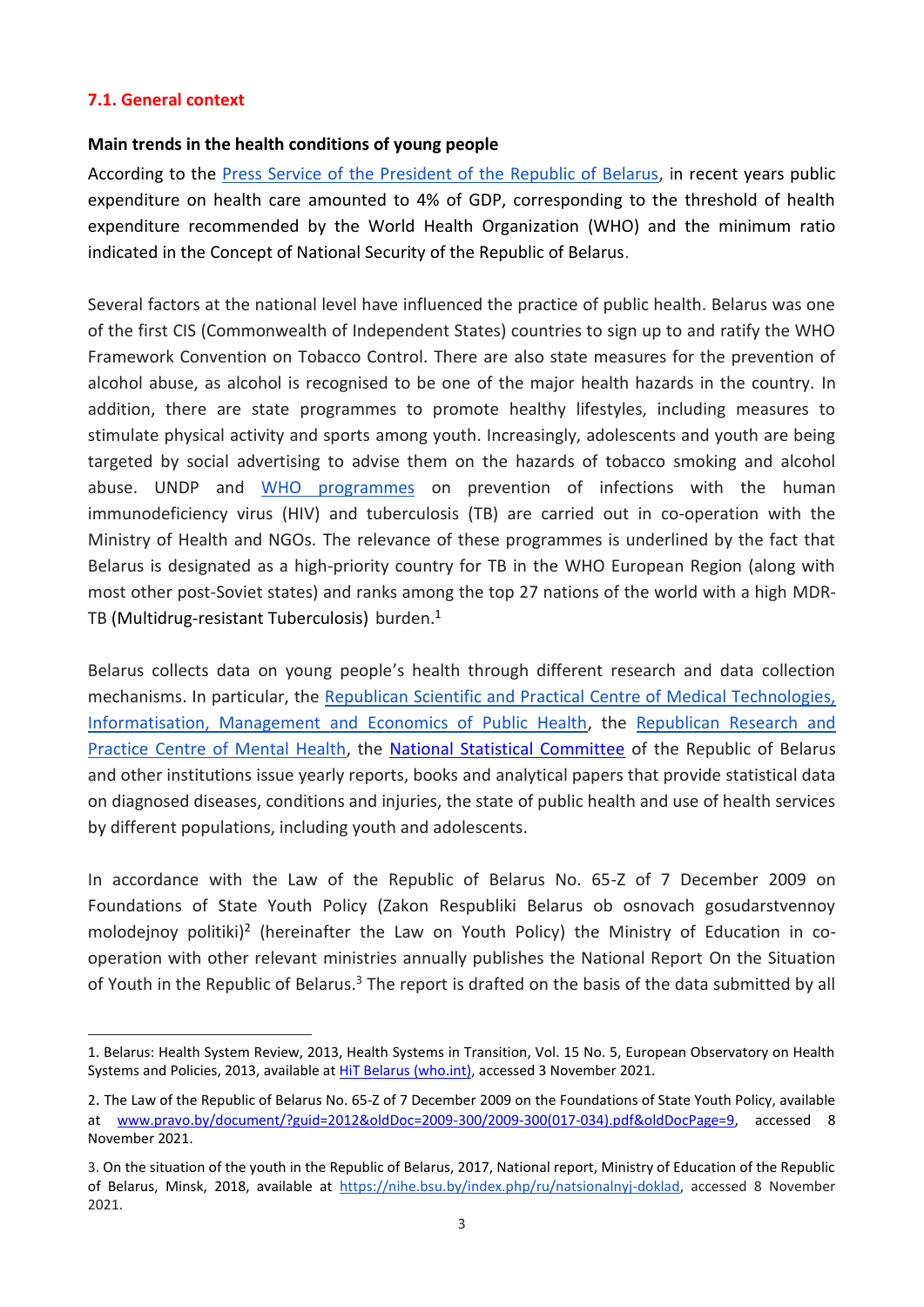governmental institutions relating to youth issues within their competence. The National Report covers a wide range of issues relating to youth and adolescents, including health.

The [National Statistical Committee](https://www.belstat.gov.by/) of the Republic of Belarus issues statistical reports on the situation of young people in Belarus. Key among them is the statistical bulletin Children and Youth in the Republic of Belarus,<sup>4</sup> published every three years and presenting official data on different aspects of relevance to children and young people, including availability of summer camps, sanatoriums, health resorts and other recreational facilities serving children and youth.

The [National Statistical Committee](https://www.belstat.gov.by/) of the Republic of Belarus also publishes public health and health care statistics. The section "Healthy Lifestyle" [of the household living standards survey](https://www.belstat.gov.by/informatsiya-dlya-respondenta/vyborochnye-obsledovaniya/vyborochnoe-obsledovanie-domashnih-hozyaistv-po-urovnyu-zhizni/) contains self-reported data on the prevalence of healthy lifestyles and health-promoting behaviours, like participation in sport, physical activity, nutrition and diets, and keeping regular daily routines corresponding to the basic domains of health behaviour. The data sourced are participant responses to an ad hoc survey administered by the state statistical bodies every three years in the context of the national household survey.

Medical survey data for children and adolescents aged 0-17 years – published in the Statistical [Yearbook](https://www.belstat.gov.by/ofitsialnaya-statistika/publications/izdania/public_compilation/index_41019/) of the National Statistical Committee of the Republic of Belarus – reveal a negative dynamic in the prevalence of certain medical conditions. For example, the percentage of children with visual impairments increased by 1.9% from 2012 to 2019, and of children with speech defects by 0.8%.

Data from the household survey reports show increases in the percentages of young people who engage in physical exercise or sport and practise other health-promoting behaviours (Table 1, Table 2).

| Percentage of respondents who practise healthy lifestyles |      |      |  |  |  |
|-----------------------------------------------------------|------|------|--|--|--|
| 2020<br>2017<br>Year                                      |      |      |  |  |  |
| Age group: 16-29                                          | 13.8 | 16.8 |  |  |  |

Table 1: **Responses of the household survey participants to questions about their lifestyle (by age group, at 1 January, percentage of the corresponding group in total population)**

Table 2: **Respondents who engage in physical activity and sports (by age group, at 1 January, percentage of the corresponding group in total population)**

|                       | 2016 | 2017 | 2018 | 2019 | 2020 | 2021 |
|-----------------------|------|------|------|------|------|------|
| Age group:<br>$16-29$ | 47.5 | 48.5 | 48.8 | 47.0 | 46.9 | 50.7 |

<sup>4</sup>**.** Children and youth in the Republic of Belarus, 2018, Statistical book, National Statistical Committee of the Republic of Belarus, Minsk, 2018, available at [www.belstat.gov.by/en/ofitsialnaya-tatistika/publications/statistical-publications](../../AppData/Local/Microsoft/AppData/Local/Microsoft/Windows/INetCache/Content.Outlook/9IFE9BPP/www.belstat.gov.by/en/ofitsialnaya-tatistika/publications/statistical-publications-data-books-bulletins/public_compilation/index_10765)[data-books-bulletins/public\\_compilation/index\\_10765,](../../AppData/Local/Microsoft/AppData/Local/Microsoft/Windows/INetCache/Content.Outlook/9IFE9BPP/www.belstat.gov.by/en/ofitsialnaya-tatistika/publications/statistical-publications-data-books-bulletins/public_compilation/index_10765) accessed 8 November 2021.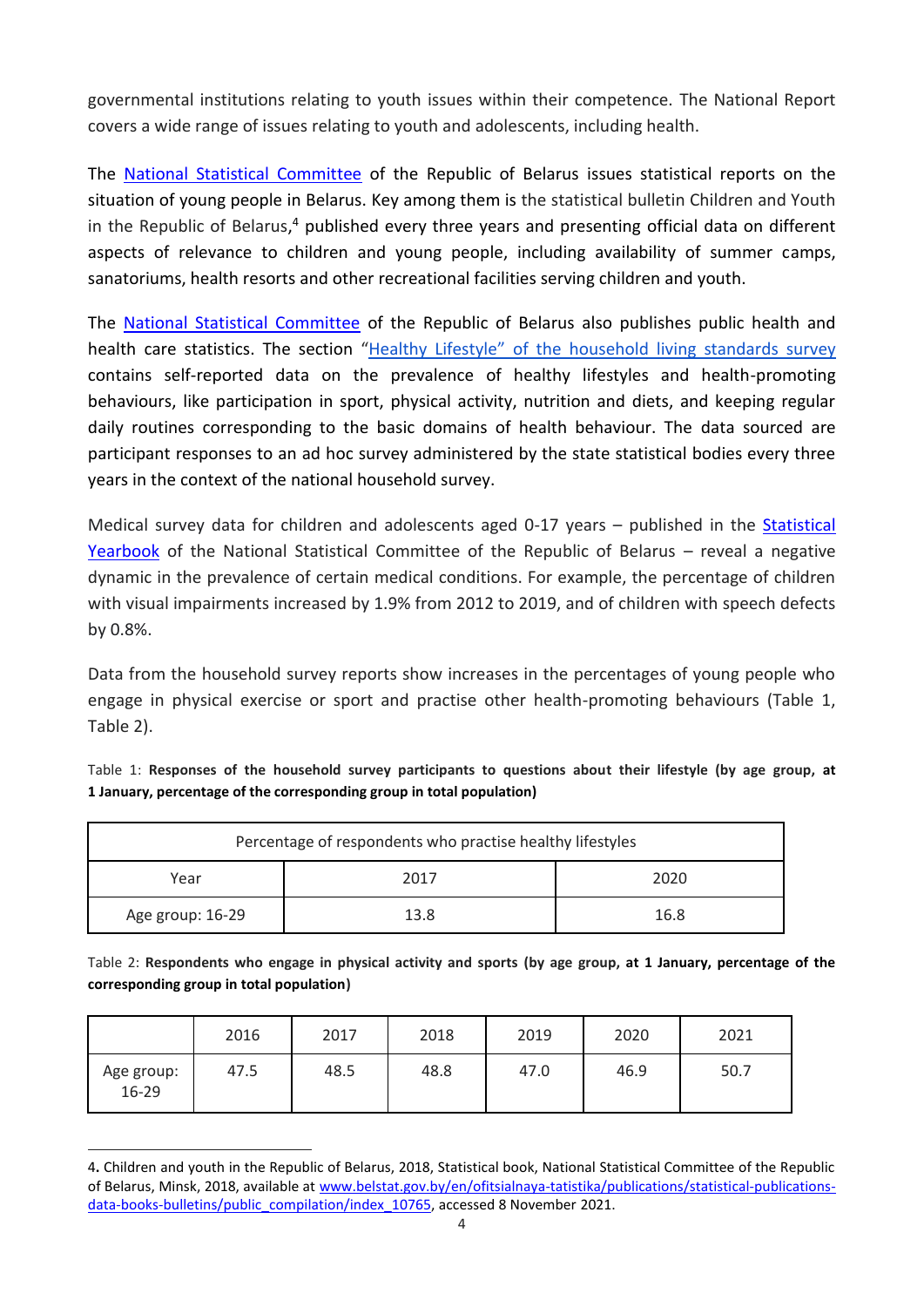According to the data of the National Statistical Committee of the Republic of Belarus, the number of tobacco smokers among young people has been decreasing year on year (Table 3). However, the numbers who report keeping regular daily routines has decreased (Table 4).

|                     | 2016 | 2017 | 2018 | 2019 | 2020 | 2021 |
|---------------------|------|------|------|------|------|------|
| Age group:<br>16-29 | 23.6 | 22.9 | 22.4 | 22.3 | 18.8 | 17.5 |

Table 3: **Tobacco smokers (by age group, at 1 January, percentage of the corresponding group in total population)**

Table 4: **Population who keep regular hours (by age group, at 1 January, percentage of the corresponding group in total population)**

|                  | Total | Of which |                       |           |        |               |
|------------------|-------|----------|-----------------------|-----------|--------|---------------|
|                  |       |          | Keeping regular hours |           |        |               |
|                  |       | Always   | Often                 | Sometimes | Rarely | regular hours |
| 2017             | 100   | 12.5     | 25.0                  | 20.4      | 23.9   | 18.2          |
| Age group: 16-29 |       |          |                       |           |        |               |
| 2020             | 100   | 10.0     | 25.1                  | 20.9      | 20.5   | 23.5          |
| Age group: 16-29 |       |          |                       |           |        |               |

There was a rise in the percentage of respondents who rated their current health condition as good (Table 5).

Table 5: **Respondents' self-rated health condition (by age group, at 1 January, percentage of the corresponding group in total population)**

|                          | Total | Self-rated health condition |      |      |  |  |
|--------------------------|-------|-----------------------------|------|------|--|--|
|                          |       | Poor                        | Fair | Good |  |  |
| 2016<br>Age group: 16-29 | 100   | 2.0                         | 40.2 | 57.8 |  |  |
| 2020<br>Age group: 16-29 | 100   | 1.9                         | 33.5 | 64.6 |  |  |

## **Main concepts**

In the Law of the Republic of Belarus No. 2435-XII of 18 June 1993, as amended on 11 December 2020 on Health Care (Zakon Respubliki Belarus ot 18 iyunya 1993 g. № 2435-XII O zdravookhranenii) (hereinafter the Law on Health Care) the following concepts are used:

- health condition of complete physical, spiritual and social well-being of the person, and not merely the absence of diseases;
- health care a field of activity of the state aimed at the organisation and the provision of accessible health care services to the population;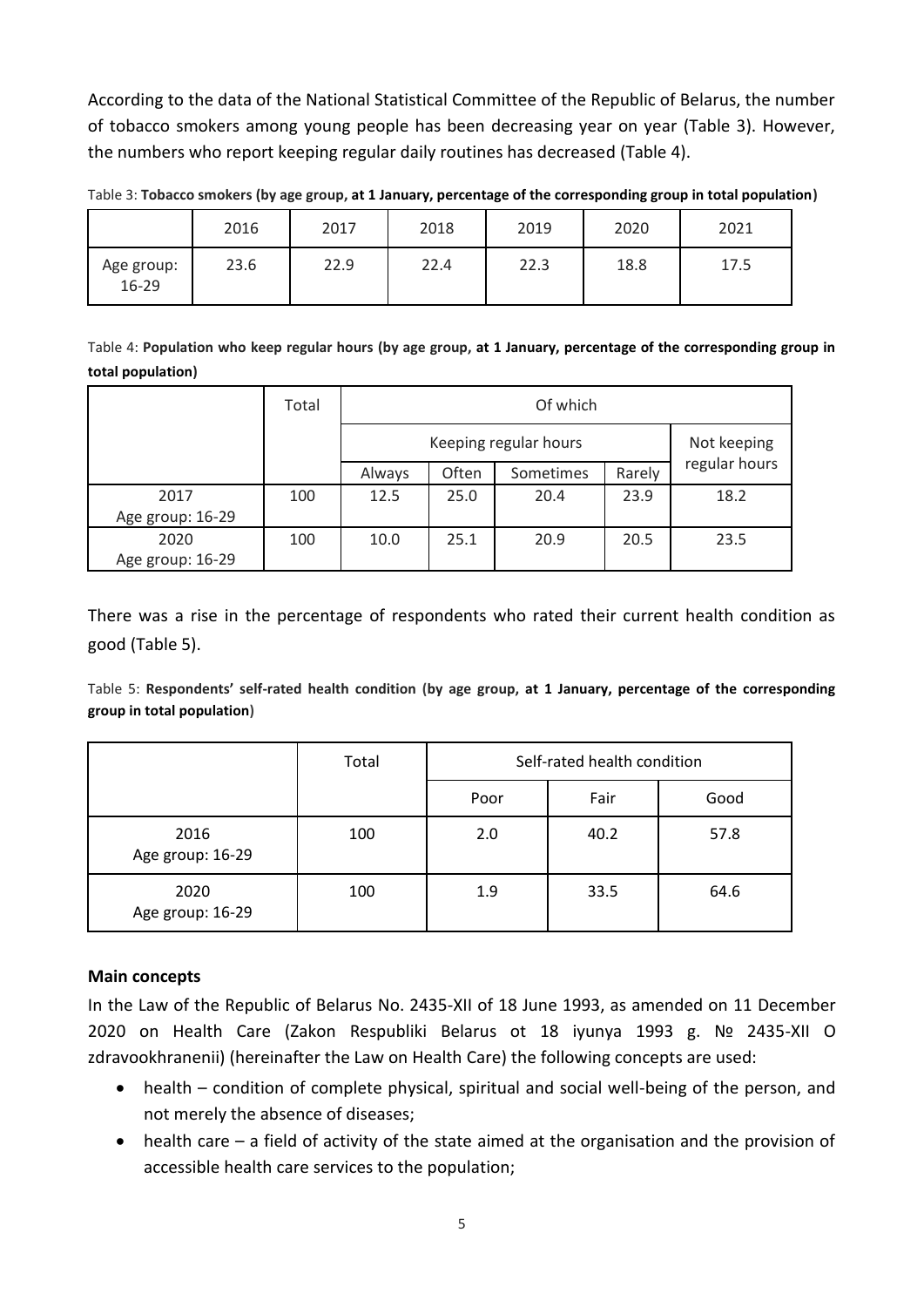- medical care a complex of medical services directed to protecting, improving and restoring the health of a patient, including medical prevention, diagnostics, treatment, medical rehabilitation and prosthetics carried out by medical practitioners;
- medical prevention a complex of medical services directed to protecting, improving and restoring a patient's health; to developing of a healthy lifestyle; to reducing the spread of diseases and pathological conditions, their early detection, establishment of the reasons and conditions of their origin and development; and also to preventing adverse effects of environmental factors on a person's health.

# <span id="page-5-0"></span>**7.2. Administration and governance**

#### **Governance**

Formation of the health policy in Belarus is governed by the Law on Health Care, state programmes and respective action plans. The Law on Health Care provides the legal, organisational, economic and social foundations of policy on health care, health protection and provision of public health.

The State Programme on People's Health and Demographic Security for 2021-2025 (Zdorov'ye naroda I demograficheskaya bezopasnost' na 2021-2025 gody) sets the framework for policies for improving and promoting health throughout the lifetime, and enhancing the quality and accessibility of health care services. 5

The State Programme on Physical Culture and Sports for 2021-2025 (Gosudarstvennaya programma Fizicheskaya kul'tura i sport na 2021-2025 gody)<sup>6</sup> is implemented by the Ministry of Sports and Tourism. The programme aims to achieve sustainable and positive dynamics in public health, youth sports, physical training of military personnel, training of amateur and career athletes, including members of the national teams of the Republic of Belarus.

The Law on Youth Policy and the Strategy for the Development of State Youth Policy of the Republic of Belarus until 2030 (Strategiya razvitiya gosudarstvennoy molodejnoy politiki Respubliki Belarus do 2030 goda)<sup>7</sup> (hereinafter the National Youth Strategy) guide the policies of the state on the health and well-being of young people.

The chapter "Main areas of state youth policy" of the Law on Youth Policy names healthy lifestyle promotion as a key objective of youth policy. Furthermore, in line with Article 14 of the Law on

<sup>5.</sup> The Resolution of the Council of Ministers of the Republic of Belarus No. 28 of 19 January 2021 on the State Programme on People's Health and Demographic Security for 2021–2025, available at [http://minzdrav.gov.by/upload/dadvfiles/letter/22100028\\_1611349200.pdf,](http://minzdrav.gov.by/upload/dadvfiles/letter/22100028_1611349200.pdf) accessed 8 November 2021.

<sup>6.</sup> The Resolution of the Council of Ministers of the Republic of Belarus No. 54 of 24 January 2021 on the State Programme on Physical Culture and Sports for 2021–2025, available at [https://pravo.by/document/?guid=3871&p0=C22100054,](https://pravo.by/document/?guid=3871&p0=C22100054) accessed 28 November 2021.

<sup>7.</sup> The Resolution of the Council of Ministers of the Republic of Belarus No. 349 of 19 June 2021 on the Strategy for the Development of State Youth Policy of the Republic of Belarus until 2030, available at [https://pravo.by/upload/docs/op/C22100349\\_1624395600.pdf,](https://pravo.by/upload/docs/op/C22100349_1624395600.pdf) accessed 10 November 2021.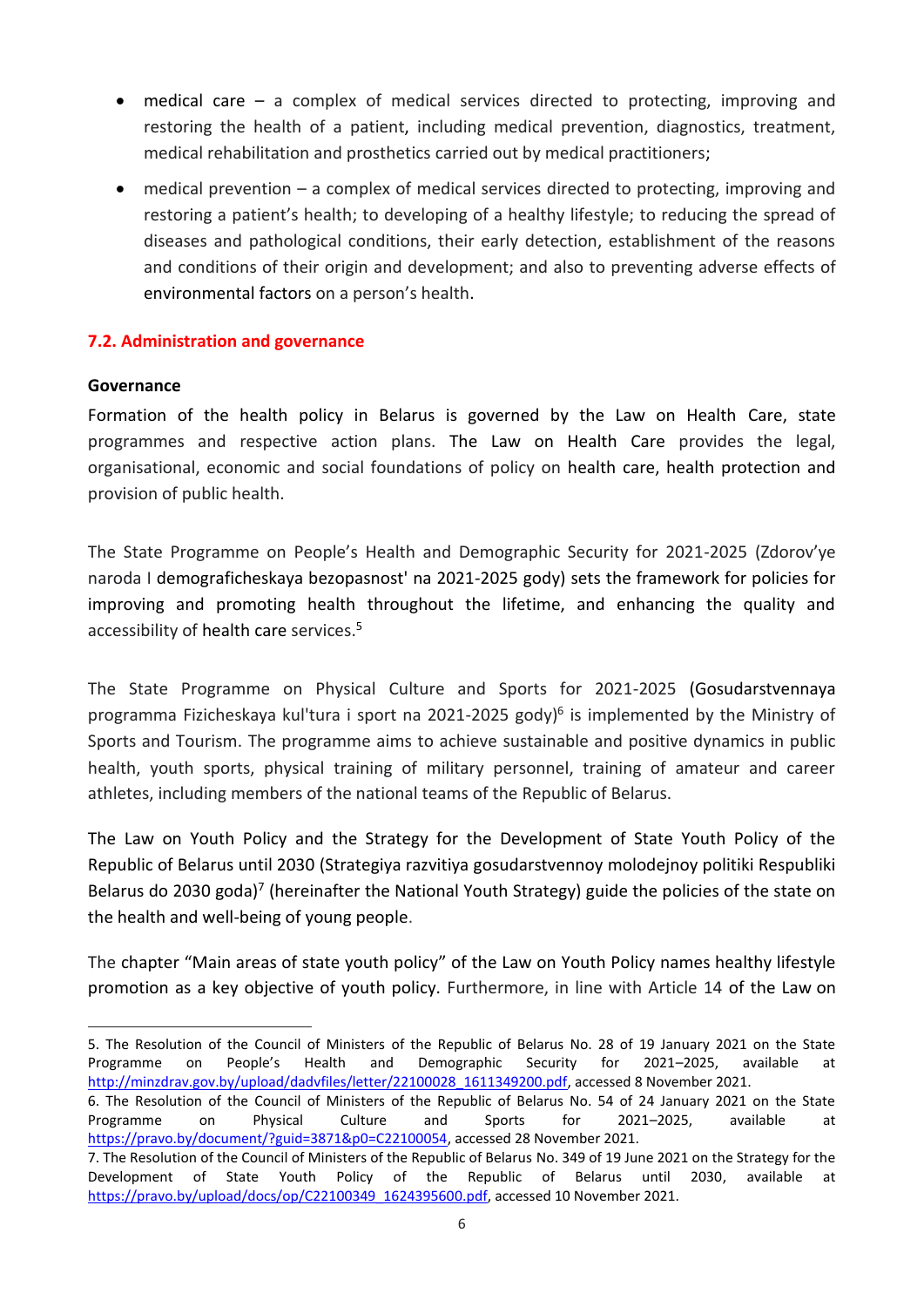Youth Policy, the state has an obligation to put in place the necessary conditions for the promotion of a healthy lifestyle among young people. State health care organisations provide the necessary medical care to young people, including annual medical examinations of minors, pupils and students.

Youth health is among the state priorities stated in the National Youth Strategy.<sup>8</sup> The main strategic objectives in the field of youth health are as follows:

- <span id="page-6-0"></span>• preventing crisis conditions, mental and behavioural disorders;
- encouraging health behaviours among young people and their understanding of health as a key value;
- encouraging broad participation of young people in making environmentally friendly policy choices.

The main stakeholders in the health care policy-making process are the President and the Ministry of Health, and the policy agenda is set at this level. Belarus has a national health system and [the](http://www.minzdrav.by/)  [Ministry of Health](http://www.minzdrav.by/) has overall responsibility for it, although the funding of primary and secondary care is the responsibility of regional authorities. Administrative relationships in the Belarusian health system are hierarchical. The administrative arrangements and regulatory framework are such that the ultimate decision-making power rests with the central government, namely, [the](http://www.minzdrav.by/)  [Ministry of Health,](http://www.minzdrav.by/) the parliament and the President. The Ministry of Health is the principal regulator at all levels of the health system – national, regional and district (via the district departments of health care). Regional and district governments are also among the key stakeholders responsible for the financing of the health system at their level.

Therefore, the major institution that shapes national health policy is [the Ministry of Health.](http://www.minzdrav.by/) It is supported by [the Ministry of Education](http://www.edu.gov.by/), with a mandate to implement uniform, coherent and sustainable youth policies, including on health promotion.

At the level of [the House of Representatives of the National Assembly of the Republic of Belarus,](http://www.house.gov.by/ru/deputies-ru/viewCommittee/komissija-po-komissija-po-komissija-po-zdravooxraneniju-fizicheskoj-kulture-semejnoj-i-molodezhnoj-politike-19)  youth policy and health issues are entrusted to [the Parliamentary Commission for Health, Physical](http://www.house.gov.by/ru/deputies-ru/viewCommittee/komissija-po-komissija-po-komissija-po-zdravooxraneniju-fizicheskoj-kulture-semejnoj-i-molodezhnoj-politike-19)  [Training, Family and Youth Policy.](http://www.house.gov.by/ru/deputies-ru/viewCommittee/komissija-po-komissija-po-komissija-po-zdravooxraneniju-fizicheskoj-kulture-semejnoj-i-molodezhnoj-politike-19) The Commission's consultative mandate also covers youth policy, marriage and family law, health law, physical education and sports, and tourism.

# **Cross-sectoral co-operation**

The stakeholders engaged in the design of activities and interventions under state programmes on young people's health include [the Ministry of Health;](http://www.minzdrav.by/) [the Ministry of Education;](http://www.edu.gov.by/) the Ministry of [Sports and Tourism;](http://www.mst.by/) [the Ministry of Labour and Social Security,](http://www.mintrud.gov.by/) regional executive committees and the Minsk City Executive Committee, working with a range of other state bodies and institutions.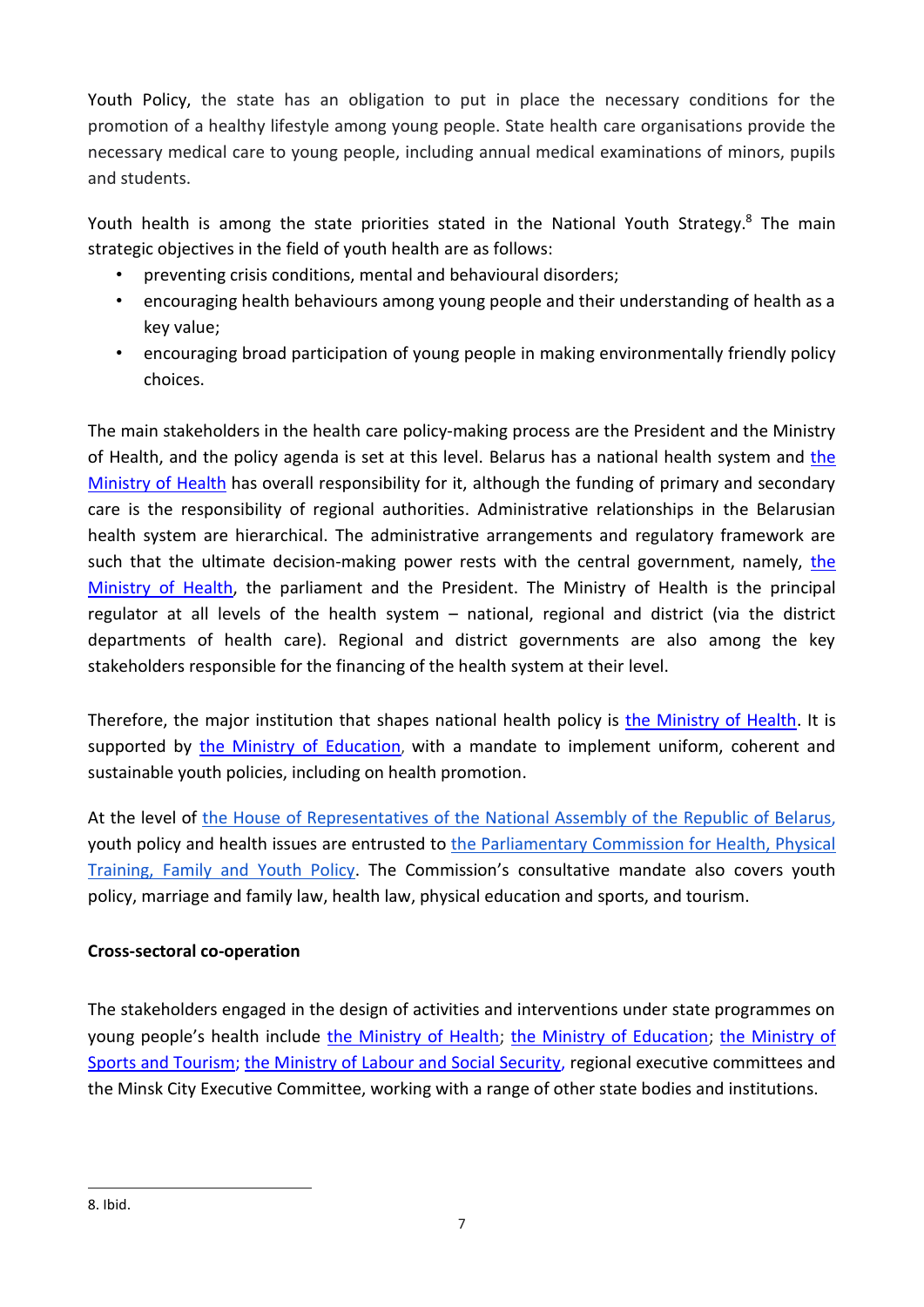[The Ministry of Health](http://www.minzdrav.by/) is responsible for co-ordinating the work with other ministries and agencies in the field of health, health education initiatives and so on. [The Ministry of Education](http://www.edu.gov.by/) is the responsible top-level authority for the overall development, co-ordination and drafting of the national development plans on youth issues in the central government.

The need to strengthen and expand cross-sectoral co-operation on the health of youth and adolescents is widely acknowledged. The Action Plan of the State Programme on People's Health and Demographic Security for 2021-2025 calls for a co-ordinated approach to the expansion and enhancement of child and youth-friendly health care systems, including in terms of access and effectiveness.

[The Office for Youth Affairs of the Ministry of Education of the Republic of Belarus](https://edu.gov.by/feedback/phones_ru/glavnoe-upravlenie-vospitatelnoy-raboty-i-molodezhnoy-politiki/upravlenie-po-delam-molodezhi/) is primarily responsible for youth affairs and youth programming, which includes cross-sectoral co-operation. Nevertheless, collaboration among ministries and stakeholders has been established at different levels. Intersectoral committees have been set up to manage ongoing policy processes. The [Ministry of Education](http://www.edu.gov.by/) and [the Ministry of Health](http://www.minzdrav.by/) jointly address a range of youth and health issues. The cross-sectoral dimension of youth health policy is implemented jointly by the Ministry of [Health,](http://www.minzdrav.by/) [the Ministry of Education,](http://www.edu.gov.by/) [the Ministry of Sports and Tourism](http://www.mst.by/) and [the Ministry of Labour](http://www.mintrud.gov.by/)  [and Social Security.](http://www.mintrud.gov.by/) This includes co-ordination and joint implementation of youth sports and health policy measures.

# <span id="page-7-0"></span>**7.3. Sport, youth fitness and physical activity**

## **National strategy(ies)**

No overarching document such as a national youth strategy defines the strategic tasks pertaining to youth sport, fitness and physical activity; instead, they are covered by separate policy documents, some of which are considered below.

The National Strategy for the Sustainable Development of the Republic of Belarus until 2035 (Nacional'naya strategiya ustojchivogo razvitiya Respubliki Belarus' do 2035 goda)<sup>9</sup> defines the goals, tools and mechanisms for the implementation of the strategic objectives of sustainable development in the Republic of Belarus.

As stated in Section 4.3 of the National Strategy,<sup>10</sup> state policy in the field of health is aligned with the "health for all" principles; beyond maintaining universal health coverage, they call for a healthpromoting environment, healthy lifestyle promotion and health education. With a view to promoting physical activity and healthy lifestyles, work will be carried out to raise awareness

<sup>9.</sup> The National Strategy for the Sustainable Development of the Republic of Belarus until 2035, approved by the Presidium of the Council of Ministers of the Republic of Belarus, protocol No. 10 of 2 May 2017, available at [www.economy.gov.by/uploads/files/ObsugdaemNPA/NSUR-2035-1.pdf,](http://www.economy.gov.by/uploads/files/ObsugdaemNPA/NSUR-2035-1.pdf) accessed 8 November 2021.

<sup>10.</sup> Ibid.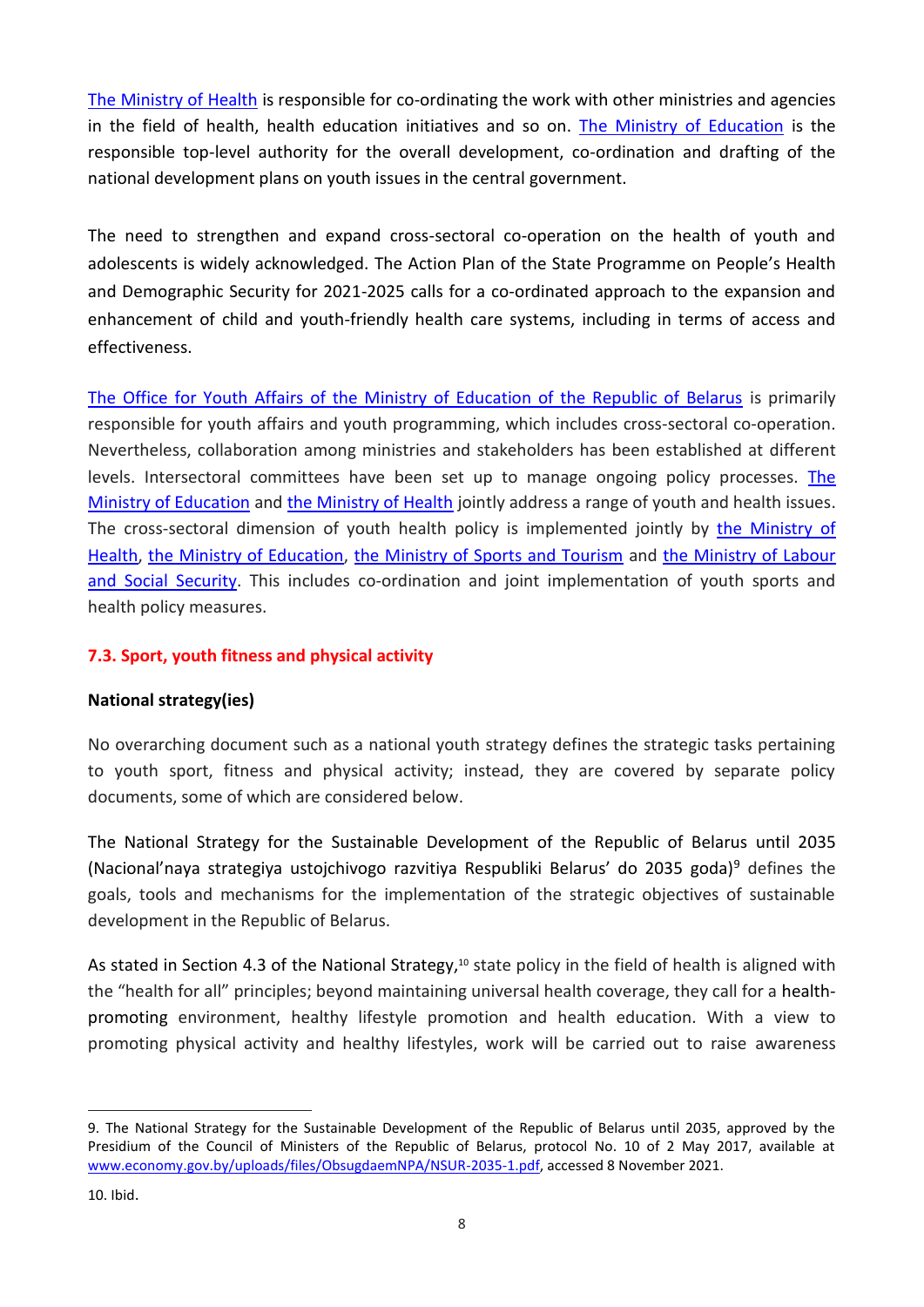among all population groups about the health risk factors through the media and social advertising.

A strong emphasis will be placed on prevention of tobacco smoking, drug and alcohol abuse, especially among young people. Concrete measures will be taken to reduce the vulnerability of adolescents and young people and reducing the incidence of addictions associated with violence and mental disorders. An important strategy for promoting health is to put in place a welldeveloped infrastructure for family physical activity, fitness and sports.

[The Youth Policy sub-programme within the State Programme on Education and Youth Policy for](https://pravo.by/upload/docs/op/C22100057_1612386000.pdf)  [2021-2025](https://pravo.by/upload/docs/op/C22100057_1612386000.pdf) (Gosudarstvennaya programma obrazovanie i molodezhnaya politika, EYP)<sup>11</sup> is a guiding document for youth policy implementation in Belarus. The responsible co-ordinator of EYP is [the Ministry of Education.](http://www.edu.gov.by/) A prominent objective of the EYP programme is to promote healthy lifestyles among young people.

The State Programme on Physical Culture and Sports for 2021-2025<sup>12</sup> provides the policy framework on sports as a subset of the social and economic development priorities of Belarus. Some key objectives of the programme include:

- promotion of physical education and sports among the general population;
- promoting young people's participation in sport.

The programme comprises two sub-programmes: "High-performance sport" and "Mass sport and fitness".

The aim of sub-programme 1 is to provide coaching for the national teams of the Republic of Belarus participating in high-level sporting events throughout the year.

The objectives of sub-programme 2 are as follows:

- to support sport and physical activity among the general public by implementing fitness and mass sport programmes; providing access to training programmes for athletes;
- to support science and research on sport, and the application of the results in the practice of sport coaching;
- to improve the infrastructure for fitness, sport, physical activity and recreation;
- to enhance civil education of youth;
- to facilitate wider participation in technical, aviation and military sports; to enhance the infrastructure for such sports.

The programme's responsible agencies are the Ministry of Sports and Tourism, Ministry of Education, Ministry of Defence, the Republican state association "Belarusian Physical Culture and Sports Society 'Dynamo'", the Republican state association "Voluntary Society for Assistance to

<sup>11.</sup> The Resolution of the Council of Ministers of the Republic of Belarus No. 57 of 29 January 2021 on the State Programme on Education and Youth Policy for 2021-2025, available at [https://pravo.by/document/?guid=12551&p0=C22100057&p1=1,](https://pravo.by/document/?guid=12551&p0=C22100057&p1=1) accessed 8 November 2021.

<sup>12.</sup> The Resolution of the Council of Ministers of the Republic of Belarus No. 54 of 24 January 2021 on the State Programme on Physical Culture and Sport for 2021-2025, available at [https://pravo.by/document/?guid=3871&p0=C22100054,](https://pravo.by/document/?guid=3871&p0=C22100054) accessed 12 November 2021.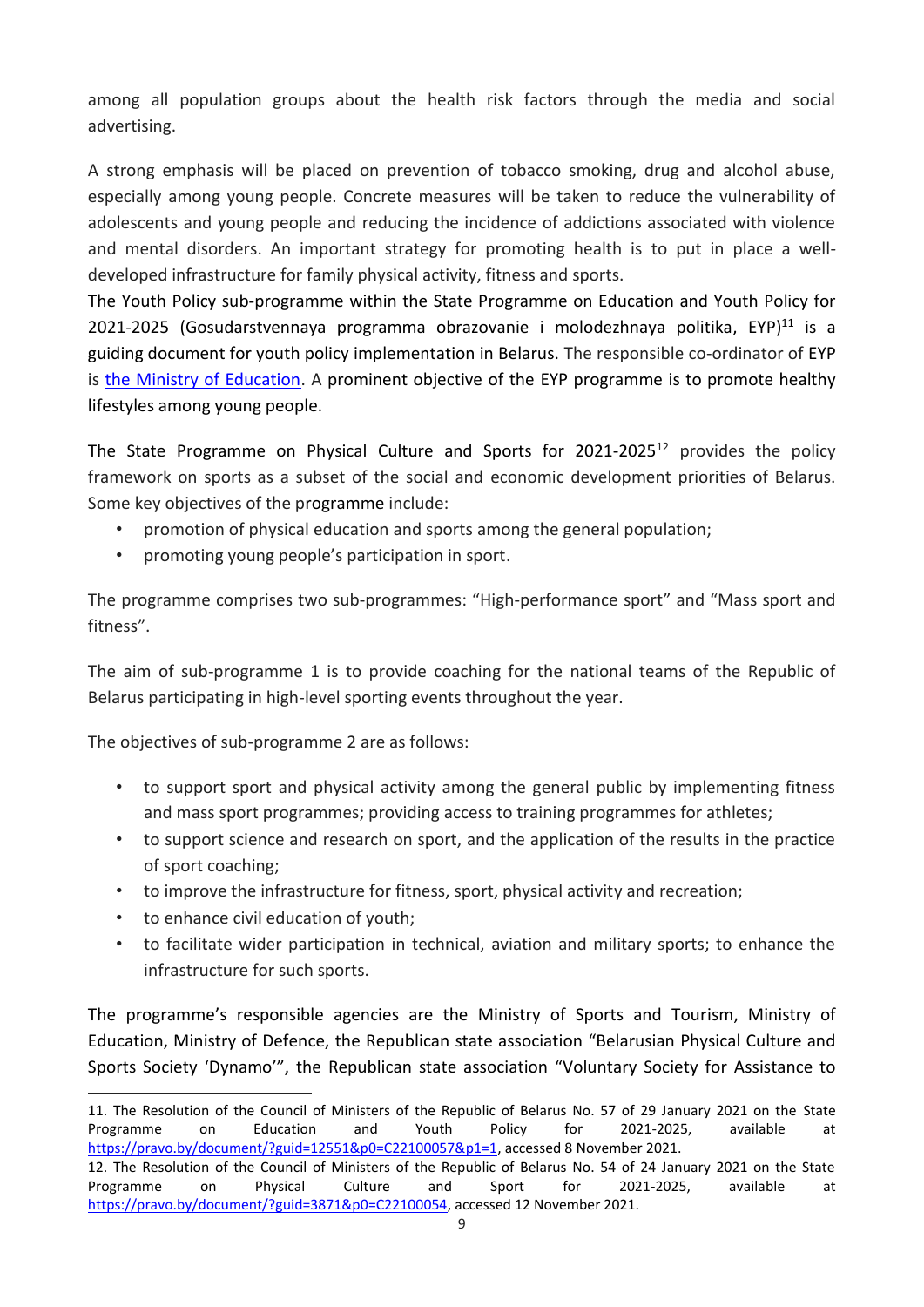the Army, Aviation and Navy of the Republic of Belarus", regional executive committees, and the Minsk City Executive Committee.

The Programme of Student Sports Development for 2021-2024 (Programma razvitiya studencheskogo sporta v Respublike Belarus' na 2021-2024 gody) was approved by the Resolution of the Ministry of Education No. 38 of 1 March 2021.<sup>13</sup> The programme defines the strategic areas and establishes a set of measures on encouraging participation in fitness, physical activity and mass sports among students of higher education institutions in the Republic of Belarus.

The aim of the programme is to facilitate the growth of national student sports. The main objectives include:

- enhancing physical education among students of institutions of higher learning;
- improvement of the quality of physical, recreational and mass sports work with students in higher educational establishments;
- increase in the number of students engaged in physical culture and sports;
- promotion of national student sports at the national and international levels.

[The Ministry of Education](http://www.edu.gov.by/) ensures co-ordination of the activities within the programme and monitors the process of its implementation.

To implement the programme, an Action Plan has been developed and enacted. Within the framework of the Action Plan, the following key objectives are identified:

- to engage students of higher educational institutions in physical education and sports;
- to promote sports and a healthy lifestyle among students;
- to ensure the effective performance of students at international student sports competitions;
- to develop infrastructure for fitness and sports facilities in higher educational institutions;
- to attract leading sports experts to training.

# **Promoting and supporting sport and physical activity among young people**

The main focus of the Programme of Student Sports Development for 2021-2024, approved by the Resolution of the Ministry of Education No. 38 of 1 March 2021,<sup>14</sup> is promoting sports and physical activity among young people (see 7.3., Sport, youth fitness and physical activity).

The training of the sports reserve is carried out by 453 organisations of physical culture and sports and 11 secondary schools of the Olympic reserve. 789 sports sections and sports centres involving more than 15 000 students work to maintain sport and recreation work with students at universities.

<sup>13.</sup> The Resolution of the Ministry of Education No. 38 of 1 March 2021 on the Programme of Student Sports Development for 2021-2024, available at [http://sporteducation.by/img/file/normativnye](http://sporteducation.by/img/file/normativnye-dokumenty/%D0%BF%D1%80%D0%BE%D0%B3%D1%80%D0%B0%D0%BC%D0%BC%D0%B0.pdf)[dokumenty/%D0%BF%D1%80%D0%BE%D0%B3%D1%80%D0%B0%D0%BC%D0%BC%D0%B0.pdf,](http://sporteducation.by/img/file/normativnye-dokumenty/%D0%BF%D1%80%D0%BE%D0%B3%D1%80%D0%B0%D0%BC%D0%BC%D0%B0.pdf) accessed 8 November 2021.

<sup>14.</sup> Ibid.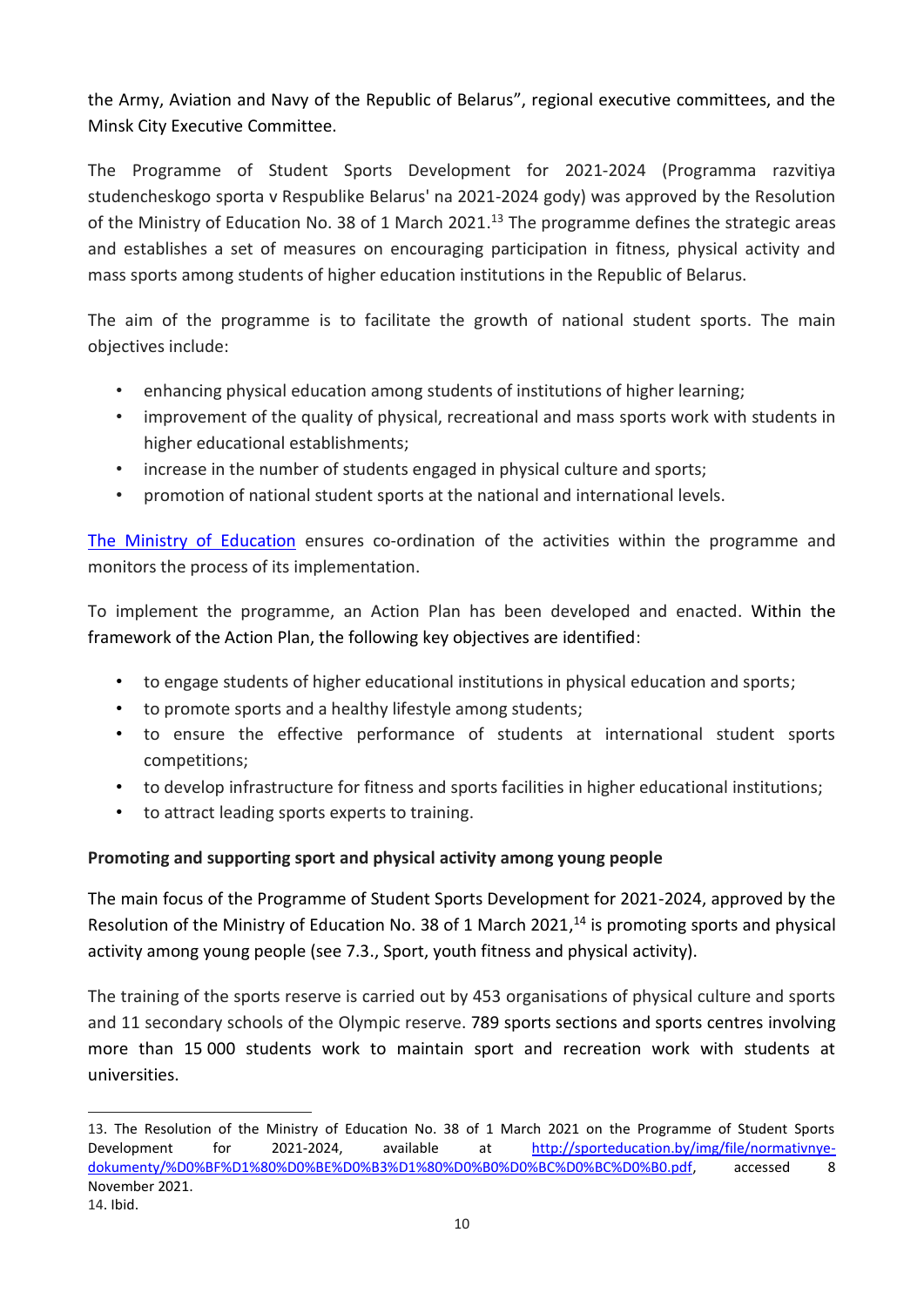Traditionally, sports contests, hiking trips, tourist rallies, healthy lifestyle festivals, actions such as "Health Fair", "Book against Tobacco", "Forget about Cigarettes", youth marathon "Formula of the Future: Youth + Health", tournaments in air rifle shooting, billiards, cycling, kickboxing, volleyball, basketball, mini-football, table tennis and skiing are held throughout the country. Outdoor sports are gaining popularity among young people, including outdoor gymnastics, freestyle football, skateboarding, roller sports and American dances.

There are more than 23 000 sports facilities in the country. Over the past 10 years, more than 100 sports facilities have been commissioned, ranging from modern sports grounds to large multifunctional sports complexes.

**Physical education in schools**The Law of the Republic of Belarus No. 92-Z of 9 January 2018 on Physical Culture and Sports (Zakon Respubliki Belarus O fizicheskoj kul'ture i sporte)<sup>15</sup> states that "the mandatory academic discipline 'Physical culture and health' is taught at pre-school, special, general secondary, vocational, secondary special education institutions and is held for the entire period of education in accordance with the curriculum: at least two hours per week of training at the secondary education institution".

One of the biggest events in the youth sports calendar of Belarus is the Republican Sports Contest of schoolchildren. More than 100 tournaments for children and teenagers are held annually in the country, e.g., biathlon competitions "Snow Sniper"; football competitions "Leather Ball"; handball competitions "Rapid Ball"; chess competitions among school teams "White Rook"; festival "Football holidays".

[The Belarusian School Sports Association](https://edu.gov.by/news/belorusskaya-assotsiatsiya-shkolnogo-sporta/) was registered by the decision of the Ministry of Justice of the Republic of Belarus No. 44 of 13 March 2020. [It](https://edu.gov.by/news/belorusskaya-assotsiatsiya-shkolnogo-sporta/) is a voluntary sports association of public, commercial and (or) non-profit organisations, including institutions of general secondary education of the Republic of Belarus, engaged in the development and promotion of sports.

The objectives of the association are as follows:

- to promote sports and a healthy lifestyle among students;
- to organise sports and mass sports events for schoolchildren;
- to promote talented students who have shown high sports results at the international and national level;
- to stimulate investment in the development of sports facilities of institutions of general secondary education;
- to co-operate with other national associations (unions) of school sports as well as with the International School Sports Federation;
- to represent the association in international organisations.

<sup>15.</sup> The Law of the Republic of Belarus No. 92-Z of 9 January 2018 on Physical Culture and Sports, available at [http://sporteducation.by/img/file/normativnye-dokumenty/zakon.pdf,](http://sporteducation.by/img/file/normativnye-dokumenty/zakon.pdf) accessed 8 November 2021.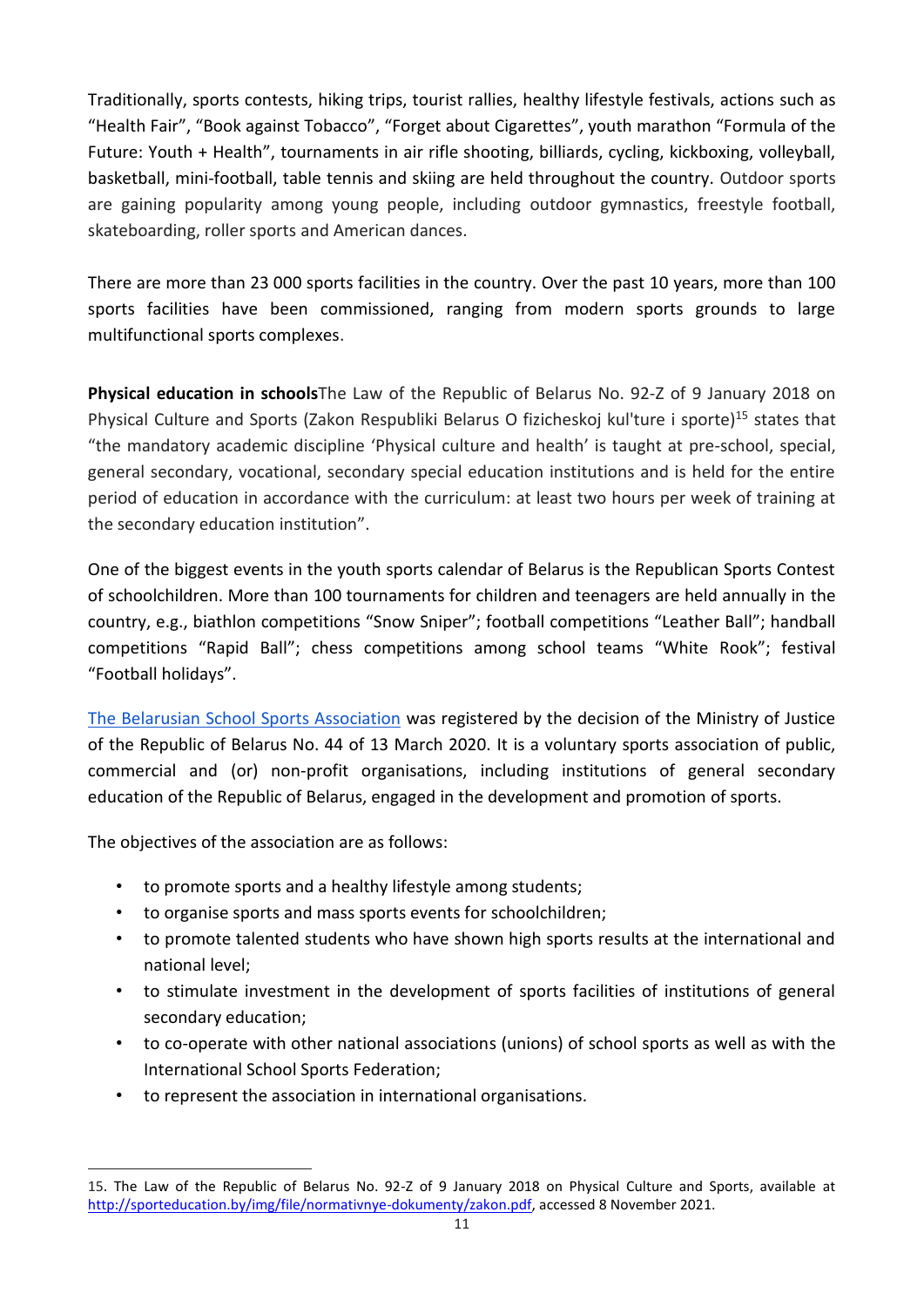# **Collaboration and partnerships**

The [Republican Centre of Physical Education and Sports of Pupils and Students](http://www.sporteducation.by/) (hereinafter RCPES), as well as six regional centres in Brest, Vitebsk, Gomel, Grodno, Mogilev regions and in Minsk promote youth fitness and physical activity among young people in the Republic of Belarus.

The founder of the RCPES is [the Ministry of Education.](http://www.edu.gov.by/)

Among the main objectives of the RCPES are:

• co-operating with organisations, clubs of physical culture and sports, educational institutions, trade unions, public associations, unions, federations, including international ones, in order to create the necessary conditions for improving the health of children and youth, their sports improvement, development of school and student sports;

• implementing international co-operation in the field of physical culture and sports.

The [Belarusian School Sports Association](https://edu.gov.by/news/belorusskaya-assotsiatsiya-shkolnogo-sporta/) co-operates with national associations of school sports and the International Federation of School Sports.

## <span id="page-11-0"></span>**7.4. Healthy lifestyles and healthy nutrition**

## **National strategy(ies)**

There is no overarching document as a national youth strategy, but a set of public documents which define the strategic tasks of youth's healthy lifestyles and healthy nutrition.

The explicit objectives of the health system are rooted in [the 1994 Constitution of the Republic of](http://law.by/document/?guid=3871&p0=V19402875e)  [Belarus,](http://law.by/document/?guid=3871&p0=V19402875e) which guarantees citizens universal access to health care services, free at the point of use. Implicit objectives for the health system include improving the health of the population, reducing morbidity and mortality rates, and improving average life expectancy levels. This is to be achieved by improving the quality of health care provided as well as its accessibility to the whole population, and through the strengthening of public health to address unhealthy lifestyle factors, working with individuals and community groups in order to address lifestyle factors which impact on health.

In line with the Law on Youth Policy (Article 14<sup>16</sup>), the state creates the necessary conditions for the promotion of a healthy lifestyle among young people. The promotion of a healthy lifestyle among young people is carried out by:

- organising physical culture and health-improving work with young people, attracting young people to systematic physical culture activities and sports;

- creating conditions for ensuring the availability of physical education and sports;

- conducting mass sports events in co-operation with physical culture and sports organisations; constructing physical culture infrastructure and sports facilities;

<sup>16.</sup> The Law of the Republic of Belarus No. 65-Z of 7 December 2009 on the Foundations of State Youth Policy, available at [www.pravo.by/document/?guid=2012&oldDoc=2009-300/2009-300\(017-034\).pdf&oldDocPage=9,](http://www.pravo.by/document/?guid=2012&oldDoc=2009-300/2009-300(017-034).pdf&oldDocPage=9) accessed 8 November 2021.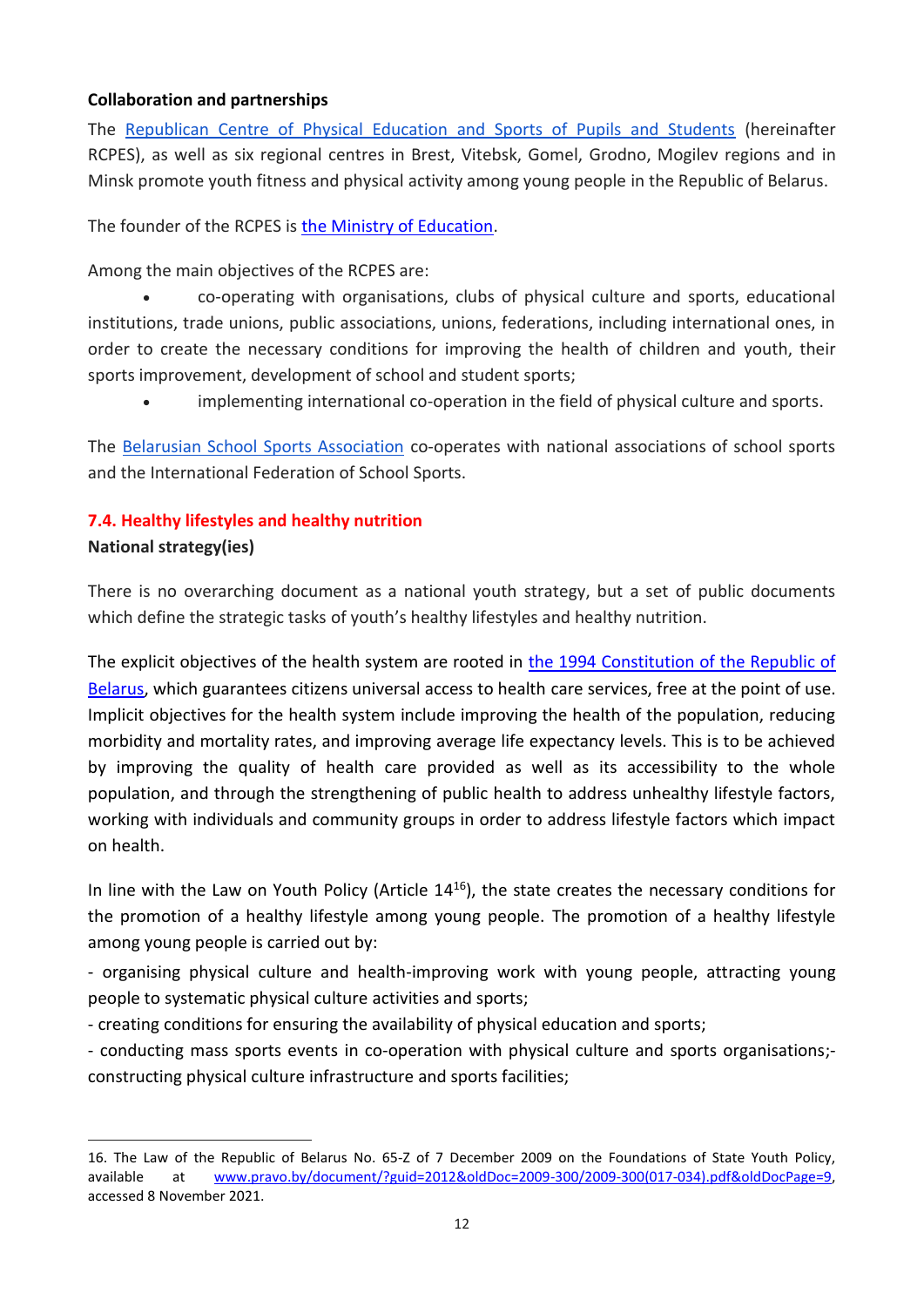- organising health improvement and providing facilities in sanatoria and health resorts in accordance with the legislation;

- promoting a healthy lifestyle;

- prohibiting the sale of alcoholic, low-alcohol beverages, beer and tobacco products to minors;

- organising and holding other events aimed at encouraging a healthy lifestyle among young people.

As mentioned in 7.2., Administration and governance, youth health and well-being has been determined as one of the strategic youth policy priorities i[n the National Youth Strategy.](#page-6-0)<sup>17</sup>

The main objectives of the State programme on Physical Culture and Sports for 2021-2025 include creating conditions for youth health improvement (see more on the state programme in 7.2., Administration and governance, and 7.3., Sports, youth fitness and physical activity).

One of the key policy domains identified in the EYP sub-programme is the promotion of healthy lifestyles among young people. To implement the sub-programme, the Action Plan<sup>18</sup> has been developed and enacted. Within the framework of the Action Plan, one of the two key objectives is to encourage value attitude of young people to their health as a condition for the personal wellbeing and health of future generations.

The National Strategy for the Sustainable Social and Economic Development of the Republic of Belarus until 2030<sup>19</sup> (Nacional'naya strategiya ustojchivogo social'no ekonomicheskogo razvitiya Respubliki Belarus' do 2030 goda) states that it is necessary to encourage a healthy lifestyle among people and develop their moral personal responsibility for health protection. The emphasis is placed on creating conditions (labour protection and working conditions, environmental quality, development of physical culture and sports, etc.) for health prevention of the population throughout their lives. The strategic goal of the health prevention system development is to increase the healthy life expectancy of the population.

The main objectives are:

- prevention of HIV, drug addiction, smoking and alcoholism in the population;
- prevention of crisis states in adolescents and youth, strengthening mental health and prevention of suicidal behaviour by the preventive orientation of the health care system,

<sup>17.</sup> The Resolution of the Council of Ministers of the Republic of Belarus No. 349 of 19 June 2021 on the Strategy for the Development of State Youth Policy of the Republic of Belarus until 2030, available at [https://pravo.by/upload/docs/op/C22100349\\_1624395600.pdf,](https://pravo.by/upload/docs/op/C22100349_1624395600.pdf) accessed 18 November 2021.

<sup>18.</sup> The Resolution of the Council of Ministers of the Republic of Belarus No. 57 of 29 January 2021 on the State Programme on Education and Youth Policy for 2021-2025, available at [https://pravo.by/document/?guid=12551&p0=C22100057&p1=1,](https://pravo.by/document/?guid=12551&p0=C22100057&p1=1) accessed 8 November 2021.

<sup>19.</sup> The National Strategy for the Sustainable Social and Economic Development of the Republic of Belarus until 2030, approved by the Presidium of the Council of Ministers of the Republic of Belarus, protocol No. 10 of 2 May 2017, available at [www.economy.gov.by/uploads/files/NSUR2030/Natsionalnaja-strategija-ustojchivogo-sotsialno](http://www.economy.gov.by/uploads/files/NSUR2030/Natsionalnaja-strategija-ustojchivogo-sotsialno-ekonomicheskogo-razvitija-Respubliki-Belarus-na-period-do-2030-goda.pdf)[ekonomicheskogo-razvitija-Respubliki-Belarus-na-period-do-2030-goda.pdf,](http://www.economy.gov.by/uploads/files/NSUR2030/Natsionalnaja-strategija-ustojchivogo-sotsialno-ekonomicheskogo-razvitija-Respubliki-Belarus-na-period-do-2030-goda.pdf) accessed 10 November 2021.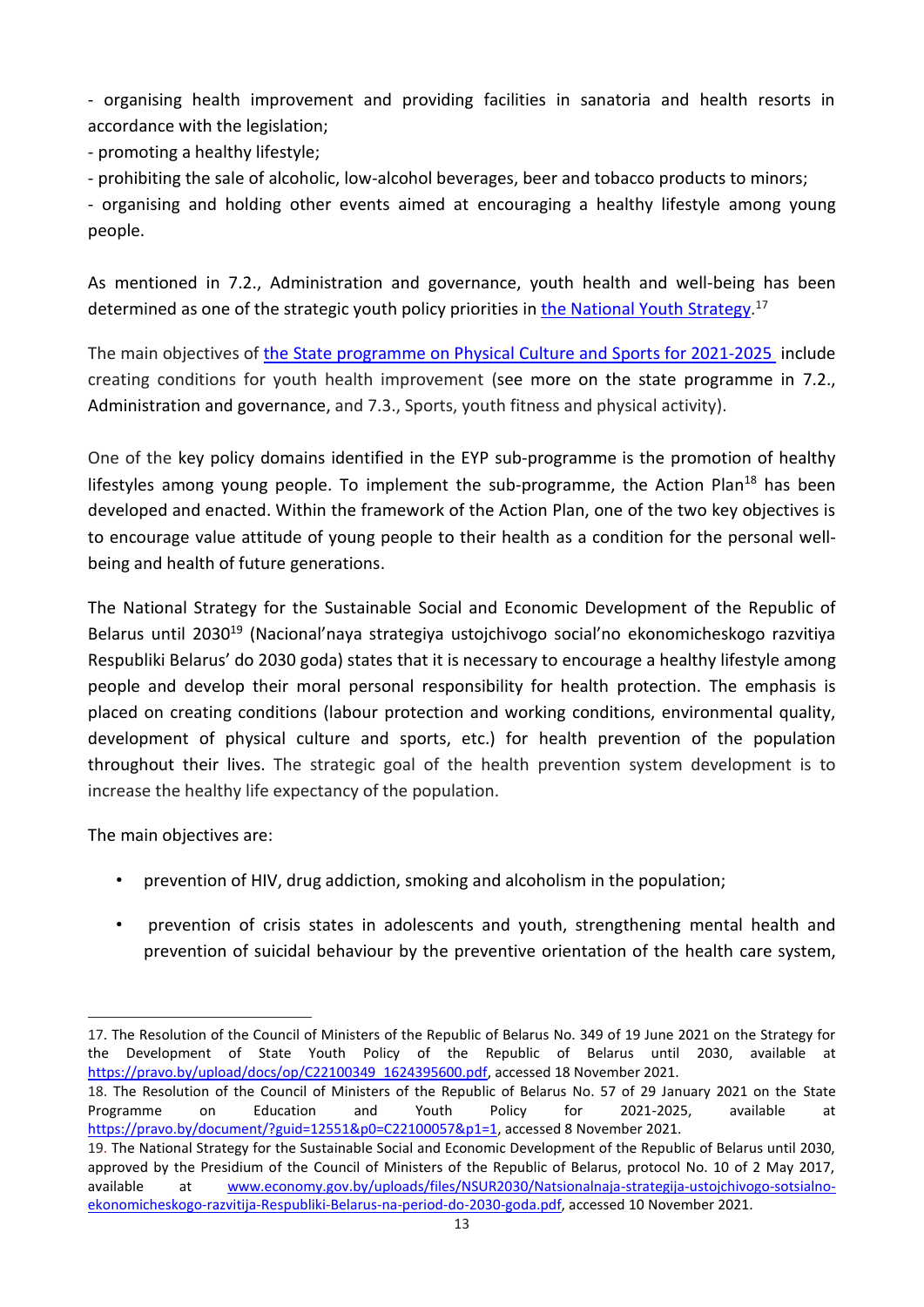including conducting an active information campaign on a healthy lifestyle and selfpreservation behaviour of a person;

- development of funding health care system, including a system of voluntary insurance of medical expenses, as well as the development of material methods to stimulate the population in strengthening their health;
- creation of a state mechanism to support a healthy lifestyle as a necessity (popularisation of "health trends" among the population);
- introduction of incentive mechanisms to encourage motivation for a healthy lifestyle among people.

The State Programme on People's Health and Demographic Security for 2021-2025<sup>20</sup> contributes to the achievement of the country's national security indicators in the field of health and demographic security, as well as the achievement at the national level of the Sustainable Development Goals announced by the General Assembly of the United Nations, including Goal 3 "Ensuring a healthy lifestyle and promoting well-being for all at all ages".

According to the State Programme,<sup>21</sup> national priority areas in the field of health protection and demographic security for 2021-2025 are as follows:

- development of measures to strengthen reproductive health, promotion of a healthy lifestyle and health-preserving culture;
- improvement of the support system for families with children, improvement of their living conditions, strengthening the institution of the family;
- development of outpatient services;
- transition from article-by-article financing of health care organisations to a system of financing based on the results achieved;
- implementation of the national system of medical accreditation of health care organisations;
- development of regional health care, including interregional and interdistrict centres.

The Doctrine on National Food Security of the Republic of Belarus until 2030, approved by the Resolution of the Council of Ministers No. 962 of 15 December 2017 (Doktrine nacional'noj prodovol'stvennoj bezopasnosti Respubliki Belarus' do 2030 goda)<sup>22</sup> specifies the strategic goal of national food security development until 2030, which is to increase the availability of high-quality food for a full diet and develop a healthy lifestyle based on the sustainable development of competitive agricultural production, as well as the creation of social and economic conditions to maintain the consumption of basic foodstuffs at a rational level.

<sup>20.</sup> The Resolution of the Council of Ministers of the Republic of Belarus No. 28 of 19 January 2021 on the State Programme on People's Health and Demographic Security for 2021-2025, available at [http://minzdrav.gov.by/upload/dadvfiles/letter/22100028\\_1611349200.pdf,](http://minzdrav.gov.by/upload/dadvfiles/letter/22100028_1611349200.pdf) accessed 8 November 2021.

<sup>21.</sup> The Resolution of the Council of Ministers of the Republic of Belarus No. 28 of 19 January 2021 on the State Programme on People's Health and Demographic Security for 2021-2025, available at [http://minzdrav.gov.by/upload/dadvfiles/letter/22100028\\_1611349200.pdf,](http://minzdrav.gov.by/upload/dadvfiles/letter/22100028_1611349200.pdf) accessed 8 November 2021.

<sup>22.</sup> The Resolution of the Council of Ministers No. 962 of 15 December 2017 on the Doctrine on National Food Security of the Republic of Belarus until 2030, available at [https://pravo.by/document/?guid=3871&p0=C21700962,](https://pravo.by/document/?guid=3871&p0=C21700962) accessed 8 November 2021.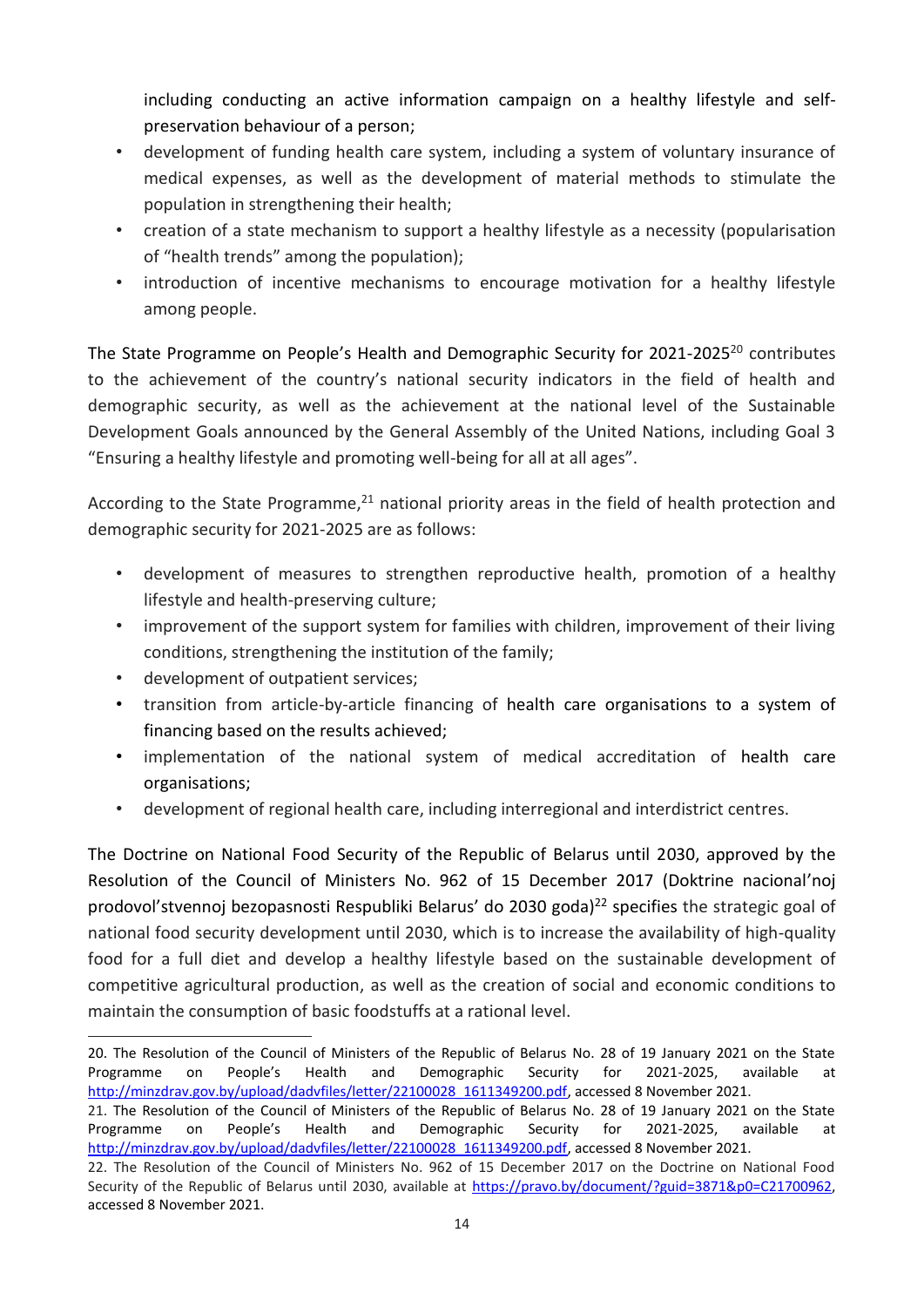The main objectives in the field of ensuring and strengthening food security include:

- sustainable development of the production of basic types of food, that is sufficient to ensure food independence and the realisation of the export potential of the agro-industrial complex, the development of the production of new products in demand on the world market, including organic;
- guarantee of food safety and quality, support for the transition to a food quality assessment system according to international standards, improvement of regulatory requirements for food safety for human health at all stages of the technological cycle;
- achievement of a high level of physical and economic accessibility for the population;
- safe and high-quality food products in volumes and assortment that are necessary for an active and healthy lifestyle;
- timely identification, assessment, forecasting and prevention of internal and external threats to food security, minimising their negative impact through the formation of strategic stocks of agricultural products, raw materials and food, as well as operational monitoring of the state of food vulnerability of the population;
- promotion of nutrition culture of the population focused on the consumption of highquality food products;
- enhancement of literacy and awareness of the population on food security and food safety.

# **Encouraging healthy lifestyles and healthy nutrition for young people**

The Programme on Continuous Education of Children and Students for 2021-2025 was approved by the Resolution of the Ministry of Education of the Republic of Belarus No. 312 of 31 December 2020 (Programma nepreryvnogo vospitaniya detej i uchashchejsya molodezhi na 2021-2025  $\text{gody}$ <sup>23</sup> (hereinafter referred to as the PCECS).

One of the main directions of students' education, according to the PCECS, is fostering the culture of safe living and a healthy lifestyle; encouraging students' safe behaviour in social and professional activities, daily life; developing healthy lifestyle skills and awareness of the value of health.

The following results of the PCECS are expected: building students' knowledge about a healthy lifestyle and possible behaviour in emergency situations; development of students' valuable attitude to health, knowledge on the ways to preserve and strengthen health; students' active participation in sports associations and sections; promotion the culture of nutrition, balance between work and recreation among students.

To implement the PCECS the following initiatives are planned:

activities aimed at the promotion of positive attitudes to a healthy lifestyle among students: contests, projects, essays, videos, motivator posters, trainings, flash mobs, etc.;

<sup>23.</sup> The Resolution of the Ministry of Education of the Republic of Belarus No. 312 of 31 December 2020 on the Programme on Continuous Education of Children and Students for 2021-2025, available at [https://adu.by/images/2021/03/programma-vospitaniya-2021-2025.pdf,](https://adu.by/images/2021/03/programma-vospitaniya-2021-2025.pdf) accessed 8 November 2021.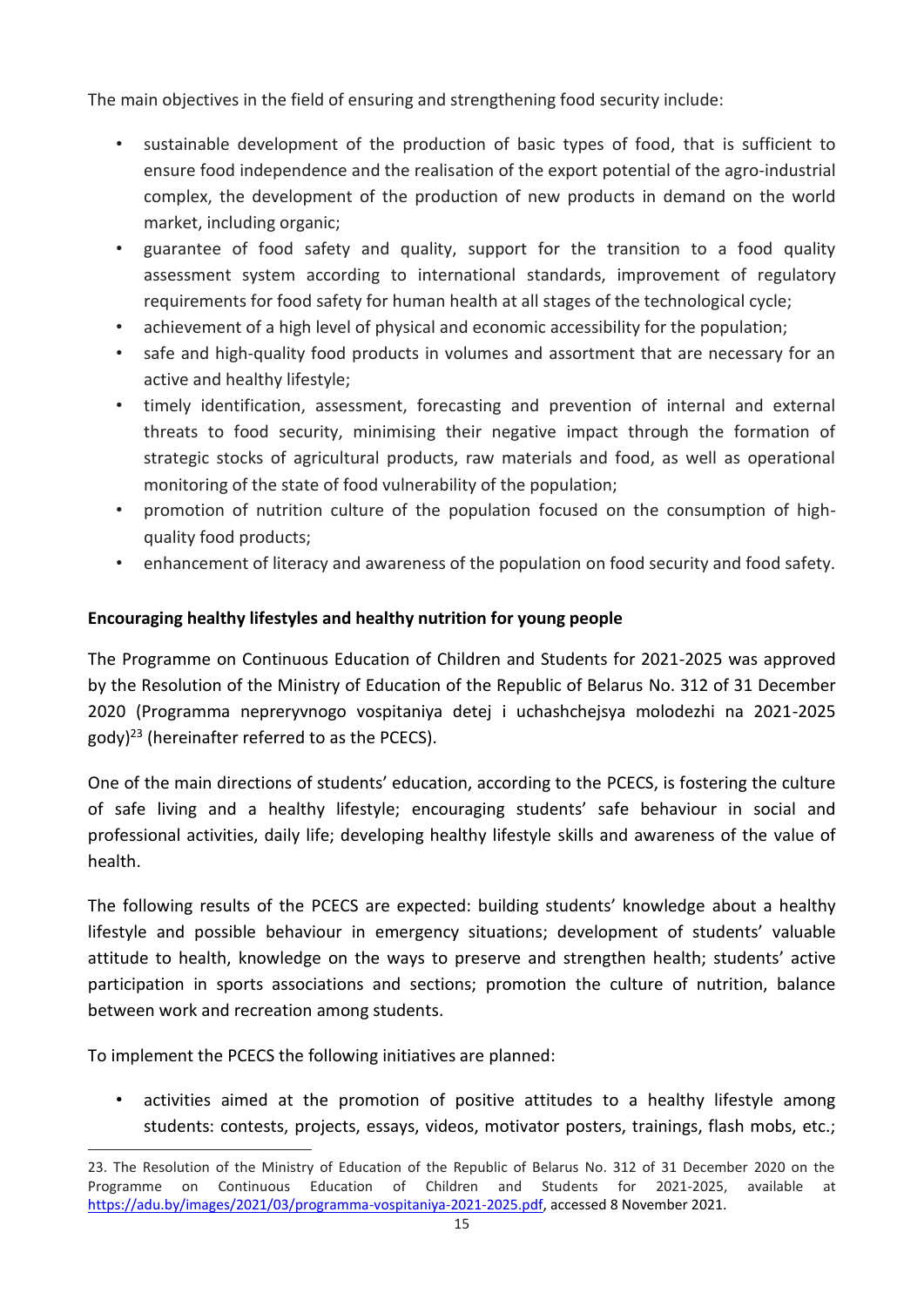informational, classroom (curatorial) hours on proper nutrition, compliance with sleep and rest, prevention of bad habits, etc.; republican contest of creative works: "A Healthy Lifestyle – the way to success"; "100 health tips";

- events, projects, actions aimed at preserving and strengthening the health of students in educational and health-improving educational institutions;
- events within the framework of international and national health days (World Health Day, International Drug Control Day, International HIV Prevention Day);
- mass sports, physical culture and recreation events such as republican action "Week of sports and health", etc.;
- activities aimed at forming an anti-drug barrier, prevention of the use of psychoactive substances and smoking mixtures;
- activities aimed at preventing internet addiction;
- activities aimed at preventing students' involvement in the activities of destructive and unregistered organisations (round tables, thematic meetings, debates, discussions), etc.

# **Health education and healthy lifestyles education in schools**

There is a growing understanding of the need to expand health promotion and health education among young people in Belarus. However, the traditional priority given to communicable disease prevention overshadows any health promotion activities relating to non-communicable diseases or ill-health. According to current Orders from the Ministry of Health, primary care doctors should spend six hours per year of their working time giving lectures on health to the population and then report these health education activities to the District Executive Health Committee. This practice has been carried over from the Soviet era, but its impact on health behaviour has not been fully evaluated. Similarly, much of the focus of health education has been awareness-raising events around specific days – 24 "days" against different diseases were noted in a total of 3 985 preventive events in 2011. Much emphasis is placed on the number of lectures given, adverts shown, round tables held and so on, but it is not clear how these initiatives are evaluated in terms of their impact on health or behaviour.

The National Strategy for Strengthening the Health of Children and Adolescents in the Republic of Belarus for 2018-2021 (Zdorov'e rebenka segodnya – zdorov'e nacie zavtra: Nacional'naya Strategiya ukrepleniya zdorov'ya detej i podrostkov v Respublike Belarus' na 2018-2021 gody)<sup>24</sup> is aimed at protecting children's health throughout all periods of life, creating favourable conditions for children's health and development potential, reducing preventable morbidity and mortality, minimising the burden of the consequences of various diseases and ensuring a high quality of life towards achieving the 2030 Sustainable Development Goals.

Among the main objectives of the National Strategy for Strengthening the Health of Children and Adolescents in the Republic of Belarus for 2018-2021 are:

<sup>24.</sup> The National Strategy for Strengthening the Health of Children and Adolescents in the Republic of Belarus for 2018-2021, available at [www.medcenter.by/documents-downloads/publicacii/88023.docx,](../../AppData/Local/Microsoft/AppData/Local/Microsoft/Windows/INetCache/Content.Outlook/9IFE9BPP/www.medcenter.by/documents-downloads/publicacii/88023.docx) accessed 8 November 2021.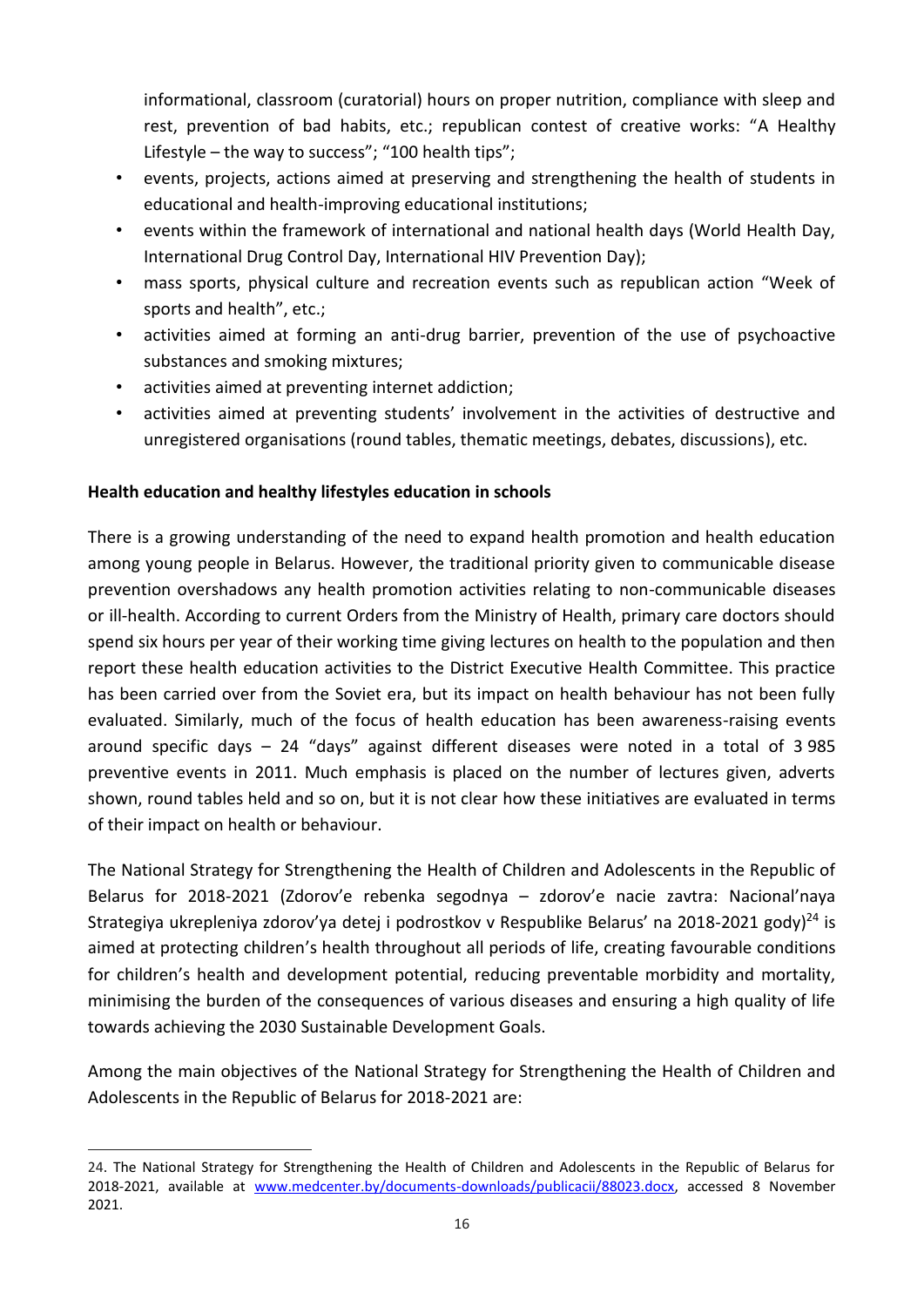- to identify priority issues requiring complex and comprehensive solutions aimed at protecting the health of children and adolescents of the Republic of Belarus;
- to determine the directions of co-operation between state and non-state structures at all levels, to increase the role of public associations and non-governmental organisations in the field of child and adolescent health;
- to intensify joint approaches and concrete actions aimed at developing healthy lifestyle skills in children and adolescents in order to preserve and strengthen the health of the nation.

Health education in schools includes the following activities:

- extracurricular activities for promotion of healthy lifestyles among young people, where students acquire age-appropriate knowledge, skills and experience that help them to make a conscious choice in favour of a healthy lifestyle and health-preserving behaviour;
- contests, conferences, holidays, festivals, including children's artistic creativity relating to health promotion for children and adolescents;
- interactive methods where children and adolescents are involved in the process of cognition, opinions and experience exchange, a joint search for solutions (role-plays, business games, simulation exercises, group work, interactive games, gamification, psychological trainings, seminars, group consultations, discussions, forum theatre, etc.);
- design of schools and classrooms with visual materials on hygiene and health protection and the promotion of a healthy lifestyle for children and adolescents;
- professional development of the teaching staff (once in five years) on the promotion of healthy lifestyles;
- lectures, seminars, consultations for parents on the health of children and adolescents, and promotion of their healthy lifestyle.

In general secondary education institutions, in addition to preventive work in extracurricular activities, considerable attention is paid to the formation of a healthy lifestyle within academic subjects. For example, the curriculum features mandatory subjects like Medical Training and the Basics of Life Safety. Within a course of Medical Training, students study the following topics: "Features of family planning", "Reproductive health", etc. The Basics of Life Safety aims to develop skills of self-protection and assistance in situations dangerous for the physical and mental health of children and youth.

Expected results of the strategy implementation are as follows:

- reduction of controlled morbidity and preventable mortality among children and adolescents;
- minimising the burden of loss of health of the child population (diseases, disability with severe loss of health, etc.);
- increase in the number of births of healthy children;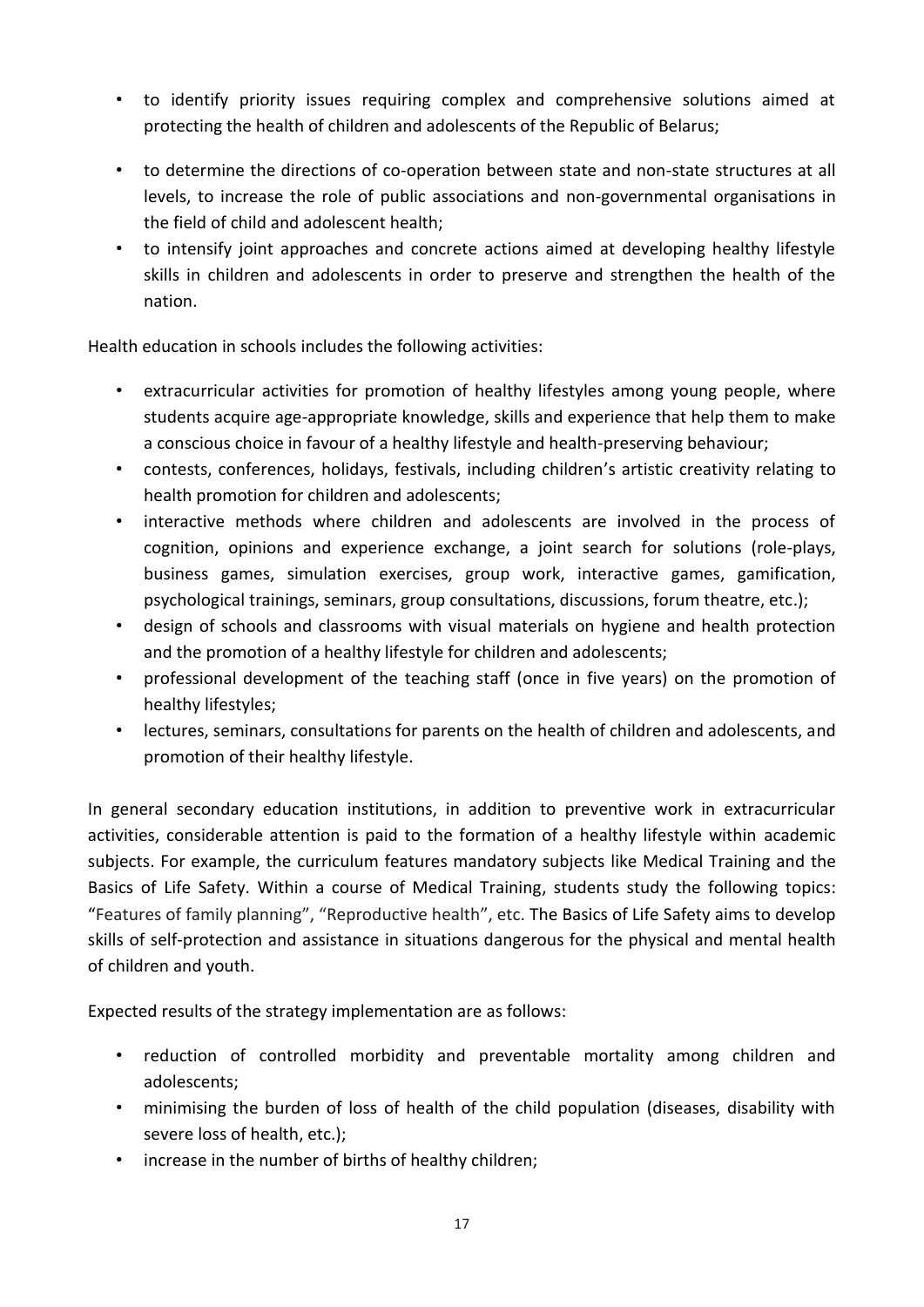- growth, development and upbringing of children and adolescents in a safe and healthy family environment;
- expanding access of adolescents and young people to information on healthy lifestyle in order to increase motivation for health development skills.

The implementation of the strategy is based on interdepartmental co-operation  $-$  a set of activities carried out in close co-operation with an integrated team of specialists from various departments, public and other associations aimed at achieving common goals to improve the quality of health and life of children and adolescents, protecting their rights and interests.

To implement the strategy, the following stakeholders are involved: the government, the Council of the Republic of the National Assembly of the Republic of Belarus, the House of Representatives of the National Assembly of the Republic of Belarus; the Ministry of Health; the Ministry of Education; the Ministry of Labour and Social Protection; the Ministry of Information; the Ministry of Internal Affairs; the Ministry of Agriculture and Food; the Ministry of Housing and Communal Services; the Ministry of Sports and Tourism; the Ministry of Antimonopoly Regulation and Trade; the Ministry of Natural Resources and Environmental Protection; the Ministry of Industry; the Ministry of Transport and Communications; the Ministry of Emergency Situations; public associations; international organisations; religious organisations; volunteers.

#### **Peer-to-peer education approaches**

The teaching methodology based on the peer-to-peer approach is widely used in the country to train young volunteers.

Health prevention programmes for young people and by young people are being implemented in Belarusian cities with the support of international organisations and the involvement of volunteers.

#### **Collaboration and partnerships**

In accordance with the Law on Health Care, the implementation of any preventive measures aimed at eliminating risk factors for public health should be ensured on the principle of intersectoral co-operation, on an integrated interdepartmental approach and combining joint measures and resources of all structures related to the promotion of a healthy lifestyle and strengthening public health.

Prevention processes involve not only health care organisations and institutions, but also other social sector actors (education, culture, social protection, physical education and sports), public, trade union organisations, legislative and executive authorities. In order to combine efforts and co-ordinate multilateral intersectoral and interdepartmental co-operation in the field of public health enhancement in the Republic of Belarus, a system of National Health Protection of the population has been developed. This system unites the activities of a wide social network of institutions dealing with the promotion of a healthy lifestyle of the population: health care institutions, educational institutions; industrial training institutions, health institutions and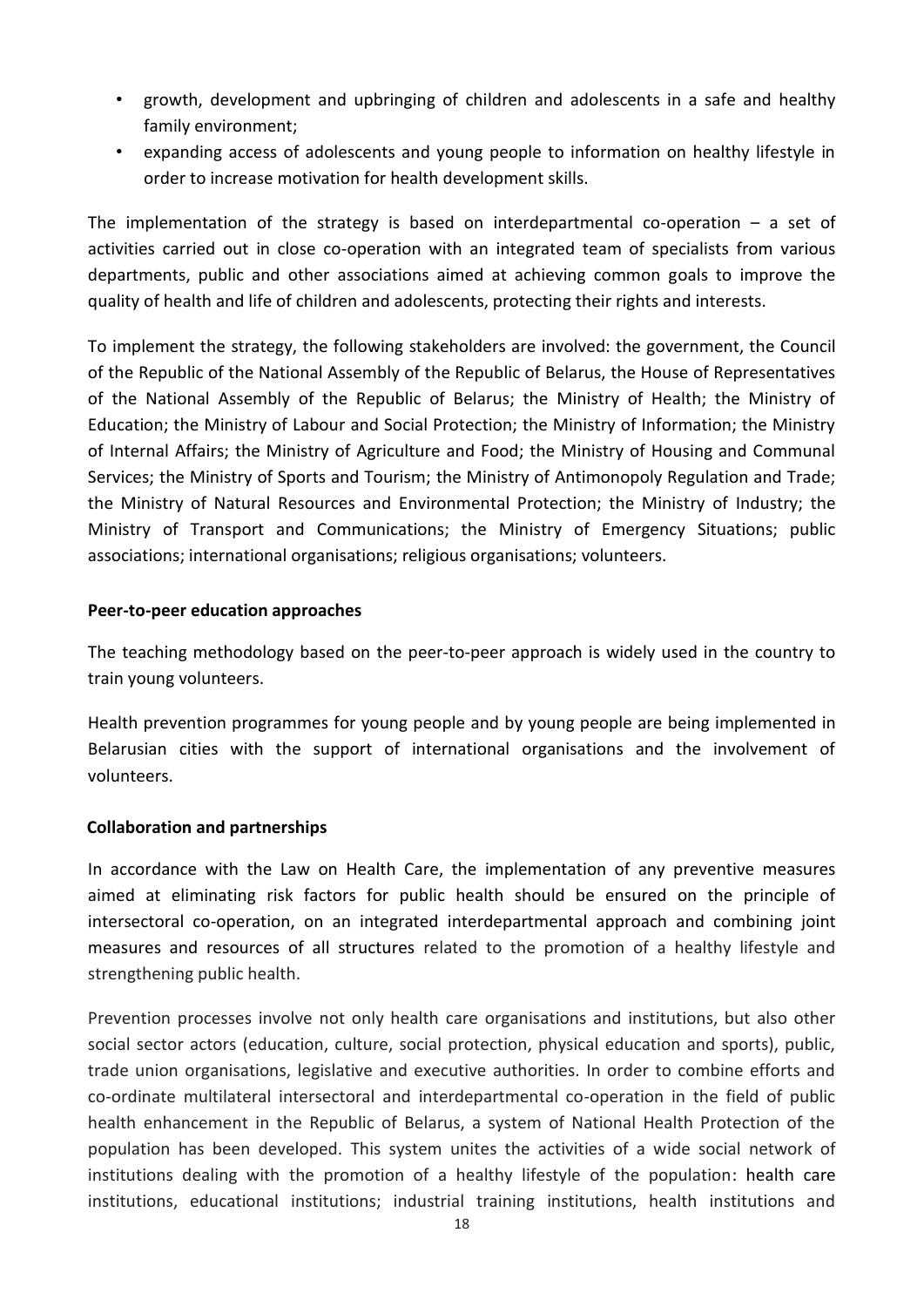organisations, institutions of additional education for children and youth, institutions and organisations of sports and tourism, public organisations and associations, mass media. The coordinating function of the activities of various bodies, institutions and public organisations in the field of public health belongs to the Ministry of Health.

# **Raising awareness on healthy lifestyles and on factors affecting the health and well-being of young people**

The main priority of the National Youth Strategy in the field of youth health is the use of social media technologies for the promotion of a healthy lifestyle.

There is a national-level organisation, the Republican Centre for Hygiene, Epidemiology and Public Health, which co-ordinates the prevention of different illnesses (such as HIV) and the promotion of healthy lifestyles among the population at large and young people in particular. Public health departments in the centres for hygiene, epidemiology and public health seek to influence health risks at the population level and the negative influence of environmental factors, and to develop activities to reduce and predict these factors; they also develop strategies and decide the fundamental directions of activities in the field of disease prevention and promoting healthy lifestyles.

Over the last decades the state authorities have developed a roadmap to develop the nation's health. Governmental and non-governmental stakeholders undertake activities aimed at prevention of diseases, information campaigns, education work on healthy lifestyles (e.g., [Common Health Days\)](https://rumc.by/propaganda-zozh/edinye-dni-zdorovya). The most dramatic challenges like HIV/AIDS, tobacco abuse, alcohol addiction, drug addiction and unwanted pregnancies are under intense scrutiny.

[Healthy lifestyle programmes](https://www.belau.info/plans/godovoj_plan_2021/) are held under the aegis of the Republican Public Organisation "Belarusian Association of UNESCO Clubs", the objectives of which are informing youth on a healthy lifestyle, carrying out trainings on disease prevention.

There are also local initiatives to inform on healthy lifestyles and prevent addictive behaviour: [Wellness and Sports Week;](https://www.belta.by/society/view/nedelja-sporta-i-zdorovjja-startovala-v-belarusi-458689-2021/) a dialogue platform [The health of the nation is in the hands of young](https://pervadmin.gov.by/dialogovaya-ploshhadka-%C2%ABzdorove-naczii-v-rukax-molodezhi%C2%BB)  [people;](https://pervadmin.gov.by/dialogovaya-ploshhadka-%C2%ABzdorove-naczii-v-rukax-molodezhi%C2%BB) [Wellness Week 2021 "Youth. Health. Lifestyle"](http://gmlocge.by/news/nedelya-zdorovya-2021-molodezh-zdorove-obraz-zhizni) and others.

## <span id="page-18-0"></span>**7.5. Mental health**

## **National strategy(ies)**

There is no national strategy addressing young people's mental health and well-being in Belarus.

However, regulatory and legal framework on mental health includes a set of laws, instructions, and other documents that target mental health issues, including in youth: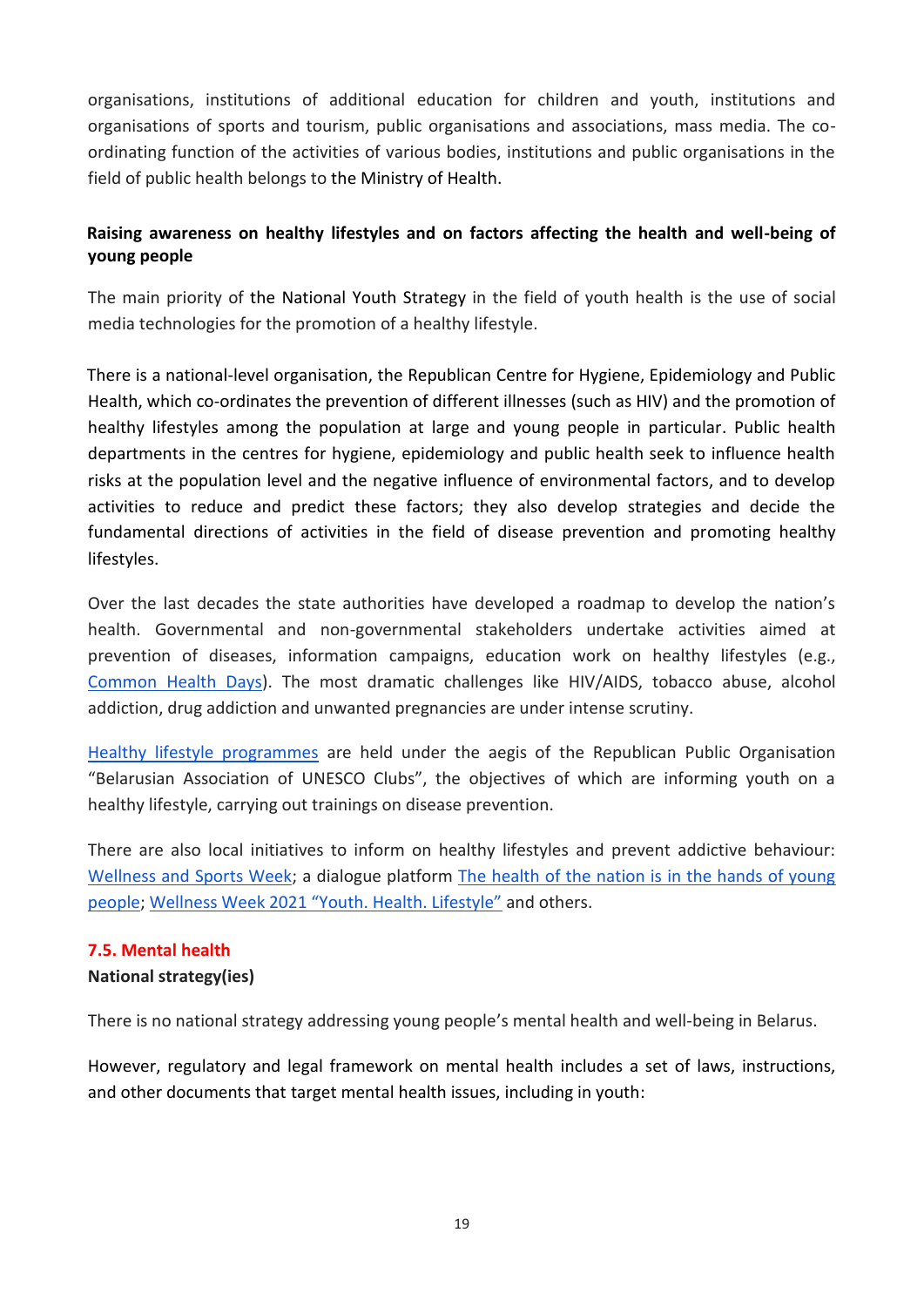- the Law of the Republic of Belarus on Health Care;<sup>25</sup>
- [the Law of the Republic of Belarus on Providing](https://mentalhealth.by/media/doc/npb/Zakon%20ob%20okazanii%20psihiatricheskoi%20pomoschi.rar) Psychiatric Care;<sup>26</sup>
- [the Law of the Republic of Belarus on Providing Psychological Care](https://mentalhealth.by/media/doc/npb/Zakon%20ob%20okazanii%20psihologicheskoi%20pomoschi.rar);<sup>27</sup>
- [the Law of the Republic of Belarus on Drugs, Psychotropic Substances, their Precursors and](https://mentalhealth.by/media/doc/npb/Zakon%20o%20narkoticheskih%20sredstvah,%20psihotropnyh%20veschestvah,%20ih%20prekursorah%20i%20analogah.rar)  [Analogues](https://mentalhealth.by/media/doc/npb/Zakon%20o%20narkoticheskih%20sredstvah,%20psihotropnyh%20veschestvah,%20ih%20prekursorah%20i%20analogah.rar);<sup>28</sup>
- [the Instruction for Providing Psychotherapeutic Care at State Health](https://mentalhealth.by/media/doc/npb/instrukciya_psihoterapiya.rar) Care providers;<sup>29</sup>
- [the Instruction for Providing of Specialised Medical Care to Patients with Paroxysmal](https://mentalhealth.by/media/doc/instrukcia.pdf)  [disorders](https://mentalhealth.by/media/doc/instrukcia.pdf); 30
- [the Social Rehabilitation Concept for Alcohol, Drugs, and Solvent Abusers;](https://drive.google.com/file/d/0B2DF1KQmW24IZThnWUI0Y1pqVDQ)<sup>31</sup>
- [Measures for the Prevention of Suicidal Behaviour in the Republic of Belarus in 2015-](https://drive.google.com/open?id=0B2DF1KQmW24ILXVTVjE2LWZFMXc) [2019;](https://drive.google.com/open?id=0B2DF1KQmW24ILXVTVjE2LWZFMXc) 32
- [the National Action Plan for the Implementation](https://mentalhealth.by/media/doc/nasionalni-plan.pdf) of the Convention on the Rights of [Persons with Disabilities in the Republic of Belarus in 2017-2025.](https://mentalhealth.by/media/doc/nasionalni-plan.pdf)<sup>33</sup>

Legislation is in place on psychiatric care to protect the rights of those with mental health problems – specifically the Law on Providing Psychiatric Care, which seeks to ensure universal access to psychiatric care for all Belarusian citizens, as well as tackling discrimination and protecting the human rights of people with mental health problems. Those with severe mental health problems also have access to disability benefits.

The fourth strategic priority – Youth health and well-being – of the National Youth Strategy<sup>34</sup> targets the mental health of young people. The objectives of the National Youth Strategy in the field of mental health are: preserving and strengthening physical and mental health; preventing

<sup>25.</sup> The Law of the Republic of Belarus No. 2435-XII of 18 June 1993 as amended on 11 December 2020 on Health Care (Zakon Respubliki Belarus ot 18 iyunya 1993 g. № 2435-XII O zdravookhranenii), available at [https://pravo.by/document/?guid=3871&p0=v19302435,](https://pravo.by/document/?guid=3871&p0=v19302435) accessed 8 November 2021.

<sup>26.</sup> [The Law of the Republic of Belarus](https://mentalhealth.by/media/doc/npb/Zakon%20o%20zdravoohranenii.rar) No. 349-З of 7 January 2012 [on Providing Psychiatric Care,](../../AppData/Local/Microsoft/AppData/Local/Microsoft/Downloads/on%20Providing%20Psychiatric%20Care) available at [https://etalonline.by/document/?regnum=H11200349,](https://etalonline.by/document/?regnum=H11200349) accessed 8 November 2021.

<sup>27.</sup> [The Law of the Republic of Belarus](https://mentalhealth.by/media/doc/npb/Zakon%20o%20zdravoohranenii.rar) No. 153-З of 1 July 2010 [on Providing Psychological Care,](https://mentalhealth.by/media/doc/npb/Zakon%20ob%20okazanii%20psihologicheskoi%20pomoschi.rar) available at [https://etalonline.by/document/?regnum=H11000153,](https://etalonline.by/document/?regnum=H11000153) accessed 8 November 2021.

<sup>28.</sup> [The Law of the Republic of Belarus](https://mentalhealth.by/media/doc/npb/Zakon%20o%20zdravoohranenii.rar) No. 408-З of 13 July 2012 [on Drugs, psychotropic substances, their precursors](https://mentalhealth.by/media/doc/npb/Zakon%20o%20narkoticheskih%20sredstvah,%20psihotropnyh%20veschestvah,%20ih%20prekursorah%20i%20analogah.rar)  [and analogues,](https://mentalhealth.by/media/doc/npb/Zakon%20o%20narkoticheskih%20sredstvah,%20psihotropnyh%20veschestvah,%20ih%20prekursorah%20i%20analogah.rar) available at [https://pravo.by/document/?guid=12551&p0=H11200408&p1=1,](https://pravo.by/document/?guid=12551&p0=H11200408&p1=1) accessed 8 November 2021.

<sup>29.</sup> [The Instruction for Providing psychotherapeutic care at state health care providers,](https://mentalhealth.by/media/doc/npb/instrukciya_psihoterapiya.rar) available at [https://mentalhealth.by/media/doc/npb/instrukciya\\_psihoterapiya.rar,](https://mentalhealth.by/media/doc/npb/instrukciya_psihoterapiya.rar) accessed 8 November 2021.

<sup>30.</sup> The Resolution of the Council of Ministers of the Republic of Belarus No. 189 of 27 February 2014 on [the](../../AppData/Local/Microsoft/AppData/Local/Nataly/Downloads/he%20Instruction%20for%20the%20provision%20of%20specialised%20medical%20care%20to%20the%20patients%20with%20paroxysmal%20disorders)  [Instruction for Providing specialised medical care to the patients with paroxysmal disorders,](../../AppData/Local/Microsoft/AppData/Local/Nataly/Downloads/he%20Instruction%20for%20the%20provision%20of%20specialised%20medical%20care%20to%20the%20patients%20with%20paroxysmal%20disorders) available at [https://mentalhealth.by/media/doc/instrukcia.pdf,](https://mentalhealth.by/media/doc/instrukcia.pdf) accessed 8 November 2021.

<sup>31.</sup> The Resolution of the Council of Ministers of the Republic of Belarus No. 803 of 25 September 2015 on [the Social](https://drive.google.com/file/d/0B2DF1KQmW24IZThnWUI0Y1pqVDQ)  [rehabilitation concept for alcohol, drug, and solvent abusers](https://drive.google.com/file/d/0B2DF1KQmW24IZThnWUI0Y1pqVDQ) with the obligatory involvement of them in work, available a[t https://pravo.by/document/?guid=12551&p0=C21500803&p1=1,](https://pravo.by/document/?guid=12551&p0=C21500803&p1=1) accessed 8 November 2021.

<sup>32.</sup> [The Measures for the Prevention of Suicidal Behaviour in the Republic of Belarus in 2015-2019,](https://drive.google.com/open?id=0B2DF1KQmW24ILXVTVjE2LWZFMXc) available at [https://drive.google.com/file/d/1IG9FxXbsSxF4KlblIoQiaPEx\\_bECEhmz/view,](https://drive.google.com/file/d/1IG9FxXbsSxF4KlblIoQiaPEx_bECEhmz/view) accessed 8 November 2021.

<sup>33.</sup> The Resolution of the Council of Ministers of the Republic of Belarus No. 451 of 13 June 2017 on the [National](https://mentalhealth.by/media/doc/nasionalni-plan.pdf)  [Action Plan for the Implementation of the Convention on the Rights of Persons with Disabilities in the Republic of](https://mentalhealth.by/media/doc/nasionalni-plan.pdf)  [Belarus in 2017-2025,](https://mentalhealth.by/media/doc/nasionalni-plan.pdf) available at [https://mentalhealth.by/media/doc/nasionalni-plan.pdf,](https://mentalhealth.by/media/doc/nasionalni-plan.pdf) accessed 8 November 2021.

<sup>34.</sup> The Resolution of the Council of Ministers of the Republic of Belarus No. 349 of 19 June 2021 on the Strategy for the Development of State Youth Policy of the Republic of Belarus until 2030, available at [https://pravo.by/upload/docs/op/C22100349\\_1624395600.pdf,](https://pravo.by/upload/docs/op/C22100349_1624395600.pdf) accessed 8 November 2021.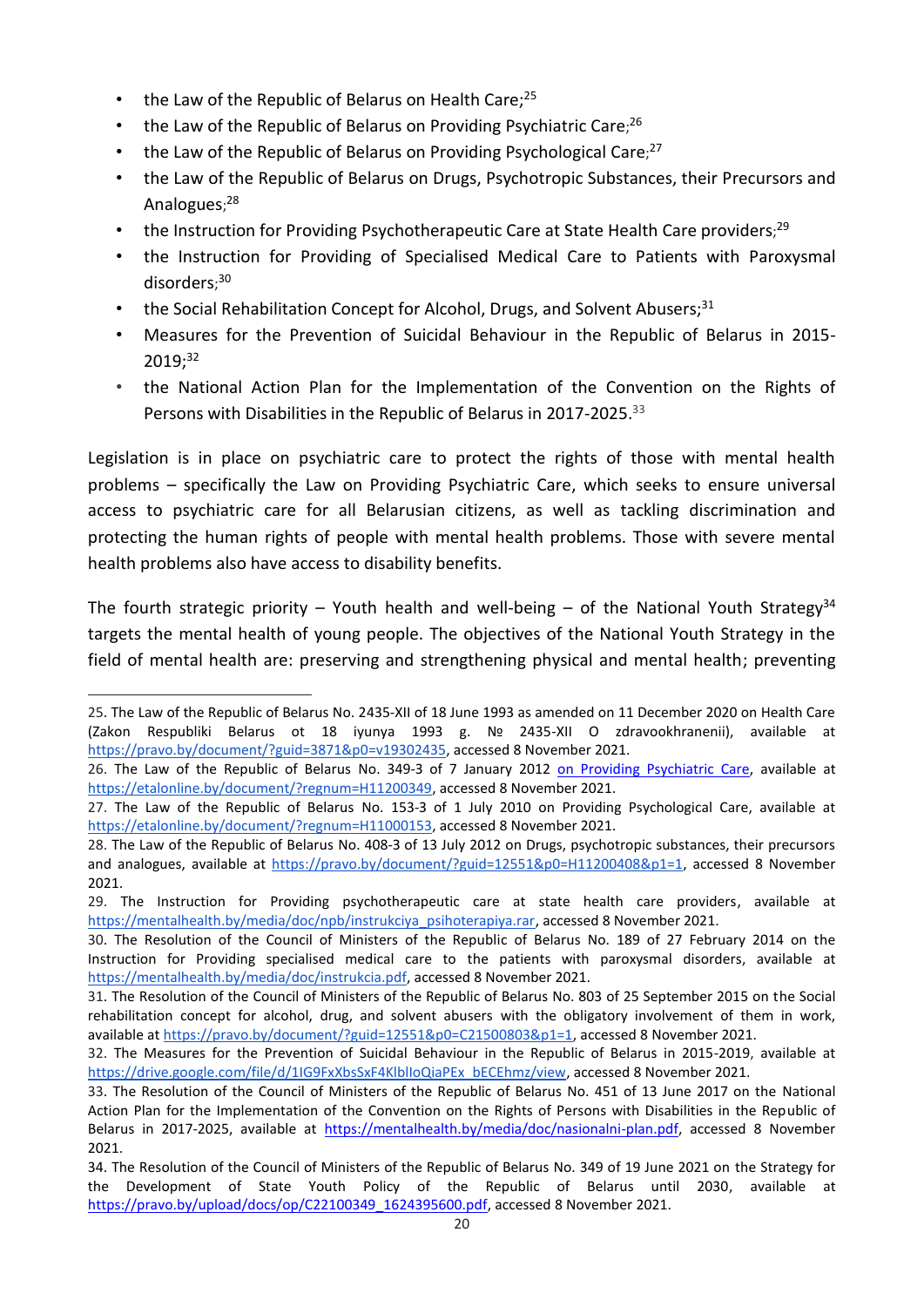crisis, mental and behavioural disorders; developing value attitudes of young people to their health.

The State Programme on People's Health and Demographic Security for 2021-2025<sup>35</sup> addresses the mental health of the population of Belarus, including young people, in the third sub-programme, "Prevention and overcoming alcohol abuse and alcoholism, protection of mental health".

The key objectives set by the programme include:

- establishing structural, functional and material facilities for first aid for disorder prevention and provision of medical assistance to persons suffering from mental and behavioural disorders;
- developing measures for the prevention of suicides and for medical and psychological assistance to persons who have committed suicidal attempts; providing social assistance and psychological support to persons suffering from mental and behavioural disorders, increasing the level of their readaptation and resocialisation;
- creating effective interdepartmental interaction for the development of state policy aimed at preventing the formation of dependence on psychoactive substances;
- improving the system of training medical personnel to provide psychiatric services and medical care for mental and behavioural disorders at the request of the patient.

The government authorities responsible for the implementation, co-ordination and monitoring of the State Programme are the Ministry of Health, regional executive committees, Minsk city executive committee and 19 other ministries and departments within their competence.

Monitoring results of the programme implementation are represented in the official statistics, including the Statistical book "Children and Youth in the Republic of Belarus". 36

# **Improving the mental health of young people**

The Action Plan of the State programme on People's Health and Demographic Security for 2021- 2025 (Zdorov'ye naroda i demograficheskaya bezopasnost' na 2021-2025 gody)<sup>37</sup> includes the objective "Mental health care and reduction of suicide rates" and detailed measures on improving the mental health of the population, including youth.

The following measures are determined:

<sup>35.</sup> The Resolution of the Council of Ministers of the Republic of Belarus No. 28 of 19 January 2021 on the State Programme on People's Health and Demographic Security for 2021-2025, available at [http://minzdrav.gov.by/upload/dadvfiles/letter/22100028\\_1611349200.pdf,](http://minzdrav.gov.by/upload/dadvfiles/letter/22100028_1611349200.pdf) accessed 8 November 2021.

<sup>36.</sup> Children and youth in the Republic of Belarus, 2018. Statistical book, National Statistical Committee of the Republic of Belarus, Minsk, 2018, available at [www.belstat.gov.by/en/ofitsialnaya-tatistika/publications/statistical](../../AppData/Local/Microsoft/AppData/Local/Microsoft/Windows/INetCache/Content.Outlook/9IFE9BPP/www.belstat.gov.by/en/ofitsialnaya-tatistika/publications/statistical-publications-data-books-bulletins/public_compilation/index_10765)[publications-data-books-bulletins/public\\_compilation/index\\_10765,](../../AppData/Local/Microsoft/AppData/Local/Microsoft/Windows/INetCache/Content.Outlook/9IFE9BPP/www.belstat.gov.by/en/ofitsialnaya-tatistika/publications/statistical-publications-data-books-bulletins/public_compilation/index_10765) accessed 8 November 2021.

<sup>37.</sup> The Resolution of the Council of Ministers of the Republic of Belarus No. 28 of 19 January 2021 on the State Programme on People's Health and Demographic Security for 2021-2025, available at [http://minzdrav.gov.by/upload/dadvfiles/letter/22100028\\_1611349200.pdf,](http://minzdrav.gov.by/upload/dadvfiles/letter/22100028_1611349200.pdf) accessed 8 November 2021.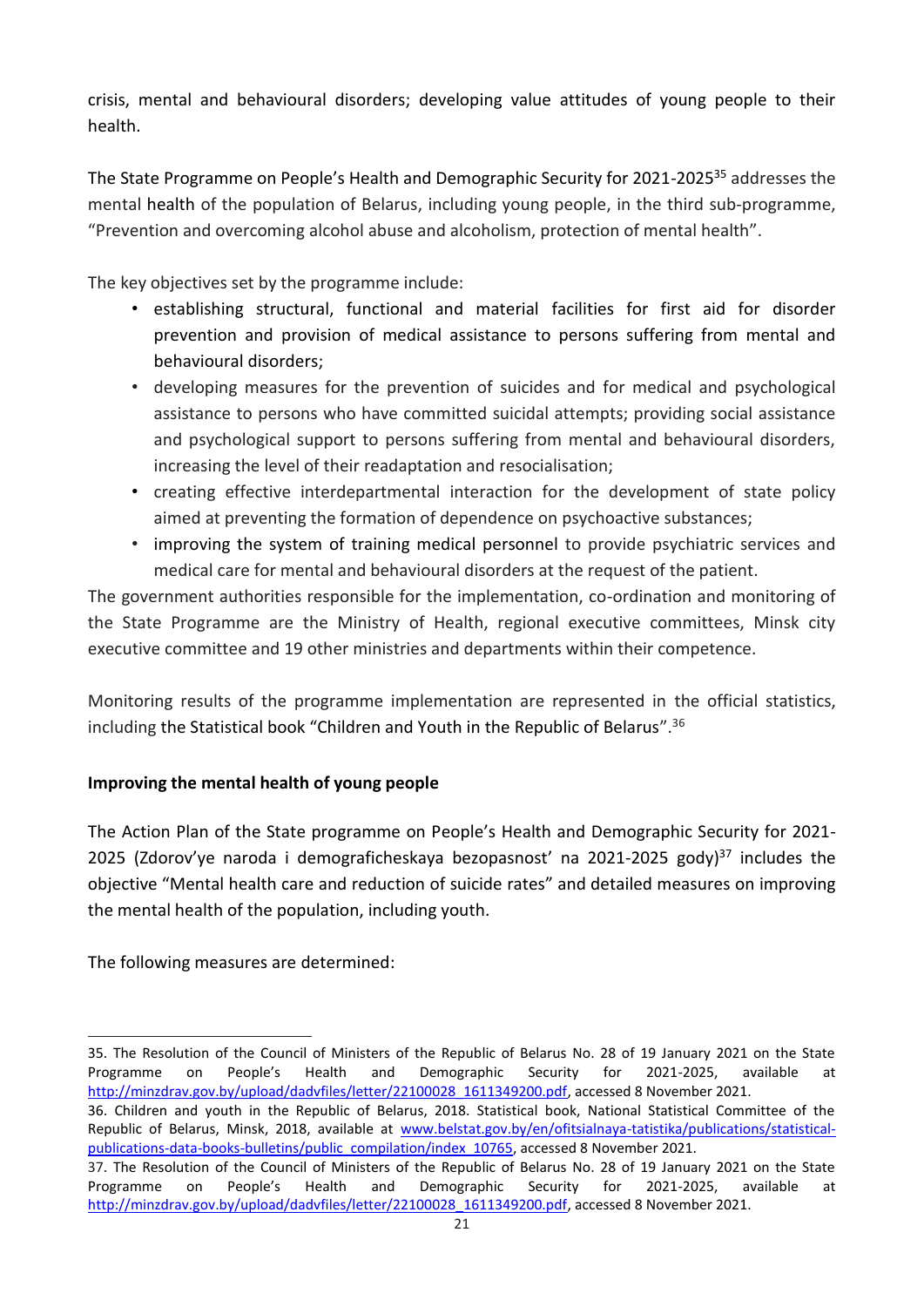- launching an information hub on prevention and destigmatisation of mental disorders (diseases), including the development of a rubric for adolescents and young people;
- сonducting informational and educational campaigns among the population to raise awareness on issues relating to mental health, including mental health of adolescents and young people, and to prevent suicidal behaviour; to increase the tolerance of the population to psychological and mental health care; to develop skills in identifying and coping with stress;
- conducting a study of risk factors and protective factors associated with the use of the internet by children;
- supporting pilot initiatives to develop skills in crisis coping, preserving mental health;
- creating adaptation school for parents and children with chronic disabling mental disorders;
- conducting adaptation trainings for first-year students in educational institutions.

The Sources of funding the State Programme are the republican budget, local budgets, and funds from UNICEF.

As the State Programme's measures are to be implemented until 2025, there is no information on the evaluation process so far.

Since 2019, the Republican Centre for Psychological Assistance has been operating. The centre coordinates the work of psychologists working at educational institutions, and provides advisory and methodological support to specialists, parents and youth.

Other measures to maintain the mental health of all groups within the youth population include, for example, the operation of telephone helplines.

There are [helplines](http://www.bsmp.by/patsientam/ekstrennaya-psikhologicheskaya-pomoshch-telefon-doveriya-v-belarusi) to provide emergency psychological assistance to children and adolescents (for example, the helpline "For children and adolescents", the Republican telephone "hotline" for providing psychological assistance to minors in crisis situations, and the children's telephone helpline from the Minsk Regional Clinical Centre "Psychiatry-Narcology"). There are also helplines to provide psychological assistance to specific target groups (for example, the Republican helpline for drug addicts, hotline for victims of domestic violence), and others (for example, helplines from Minsk City Centre for Social Services of Family and Children, "Belarusian Association of Young Christian Women"). Sources of funding are the state budget and public association funds. Results of monitoring and evaluation of the work of the helplines are reflected in the reports of organisations supporting the operation of the lines.

According to the Regulations on the Socio-pedagogical and Psychological Service of an Educational Institution, $38$  socio-pedagogical and psychological centres are created in public and private educational institutions. The main tasks of the service are to provide socio-pedagogical support and psychological assistance for students. The target groups of the service are students and pupils. The service is funded from the budget. The performance evaluation of the service is annually

<sup>38</sup> The Resolution of the Ministry of Education of the Republic of Belarus No. 116 of 25 July 2011 on the Approval of the Regulations on the Socio-pedagogical and Psychological Service at Educational Institution, available at [https://adu.by/images/2019/02/Postanovlenie%20MO%20RB%2025.07.2011\\_116.docx,](https://adu.by/images/2019/02/Postanovlenie%20MO%20RB%2025.07.2011_116.docx) accessed 8 November 2021.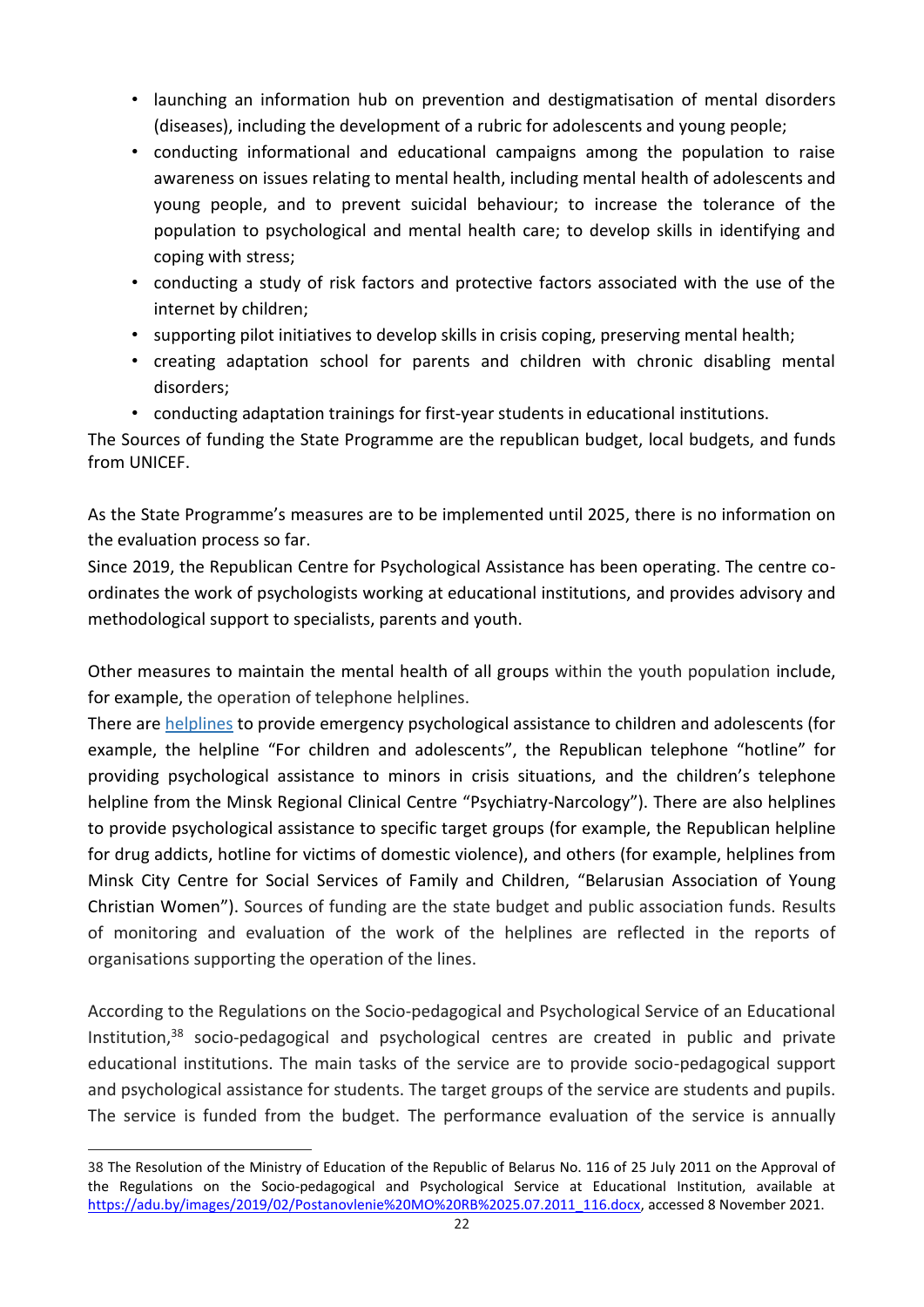represented in the reports. However, the materials of the reports are not published in the public domain.

UNESCO trainings on different topics relating to youth mental health are available regularly, including online courses (for example, on the platform [EDU-HUB\)](https://learning.e-edu.org/) for educators, mentors and youth workers. Courses' target groups are teachers, psychologists, curators, youth workers, and other professionals who work with young people. Funding is provided by UNESCO. The results depend on the objectives of the training, but the main outcomes are implementation of new knowledge and practices in work with youth, and improvement of youth work in the sphere of mental health care.

# <span id="page-22-0"></span>**7.6. Mechanisms of early detection and signposting of young people facing health risks**

## **Policy framework**

In line with Article 14 of the Youth Policy Law, $39$  state health care organisations provide the necessary medical care to young people, including annual medical examination of minors, pupils and students. An annual medical examination is also provided for working youth.

Measures on early detection and signposting health risks in the population (including youth) are presented in state programmes. For example, within the implementation of the State Programme on People's Health and Demographic Security for 2016-2020<sup>40</sup> two republican preventive projects have been launched:

- the state preventive project "Healthy cities and towns";
- the interdepartmental preventive project for institutions of general secondary education "School is the territory of health", as well as more than 160 regional preventive projects.

The projects aim to create and support initiative volunteer groups in local communities to prevent non-communicable diseases and promote a healthy lifestyle among the population.

The current State Programme on People's Health and Demographic Security for 2021-2025<sup>41</sup> in sub-programme 2, "Prevention and control of non-communicable diseases", focuses on information campaigns and educational work with the population on health risk prevention.

It is assumed that by 2025 the implementation of preventive measures will allow to ensure a decrease in 1) consumption of tobacco products of all types; 2) the number of persons whose physical activity does not meet the recommendations of the World Health Organization; 3) the risk

<sup>39</sup>. The Law of the Republic of Belarus No. 65-Z of 7 December 2009 on the Foundations of State Youth Policy, available at [www.pravo.by/document/?guid=2012&oldDoc=2009-300/2009-300\(017-034\).pdf&oldDocPage=9,](../../AppData/Local/Microsoft/AppData/Local/Microsoft/Windows/INetCache/Content.Outlook/9IFE9BPP/www.pravo.by/document/?guid=2012&oldDoc=2009-300/2009-300(017-034).pdf&oldDocPage=9) accessed 8 November 2021.

<sup>40.</sup> The Resolution of the Council of Ministers of the Republic of Belarus No. 200 of 14 March 2016 on the State Programme on People's Health and Demographic Security for 2016-2020, available at [https://pravo.by/document/?guid=12551&p0=C21600200&p1=1,](https://pravo.by/document/?guid=12551&p0=C21600200&p1=1) accessed 18 November 2021.

<sup>41.</sup> The Resolution of the Council of Ministers of the Republic of Belarus No. 28 of 19 January 2021 on the State Programme on People's Health and Demographic Security for 2021-2025, available at [http://minzdrav.gov.by/upload/dadvfiles/letter/22100028\\_1611349200.pdf,](http://minzdrav.gov.by/upload/dadvfiles/letter/22100028_1611349200.pdf) accessed 8 November 2021.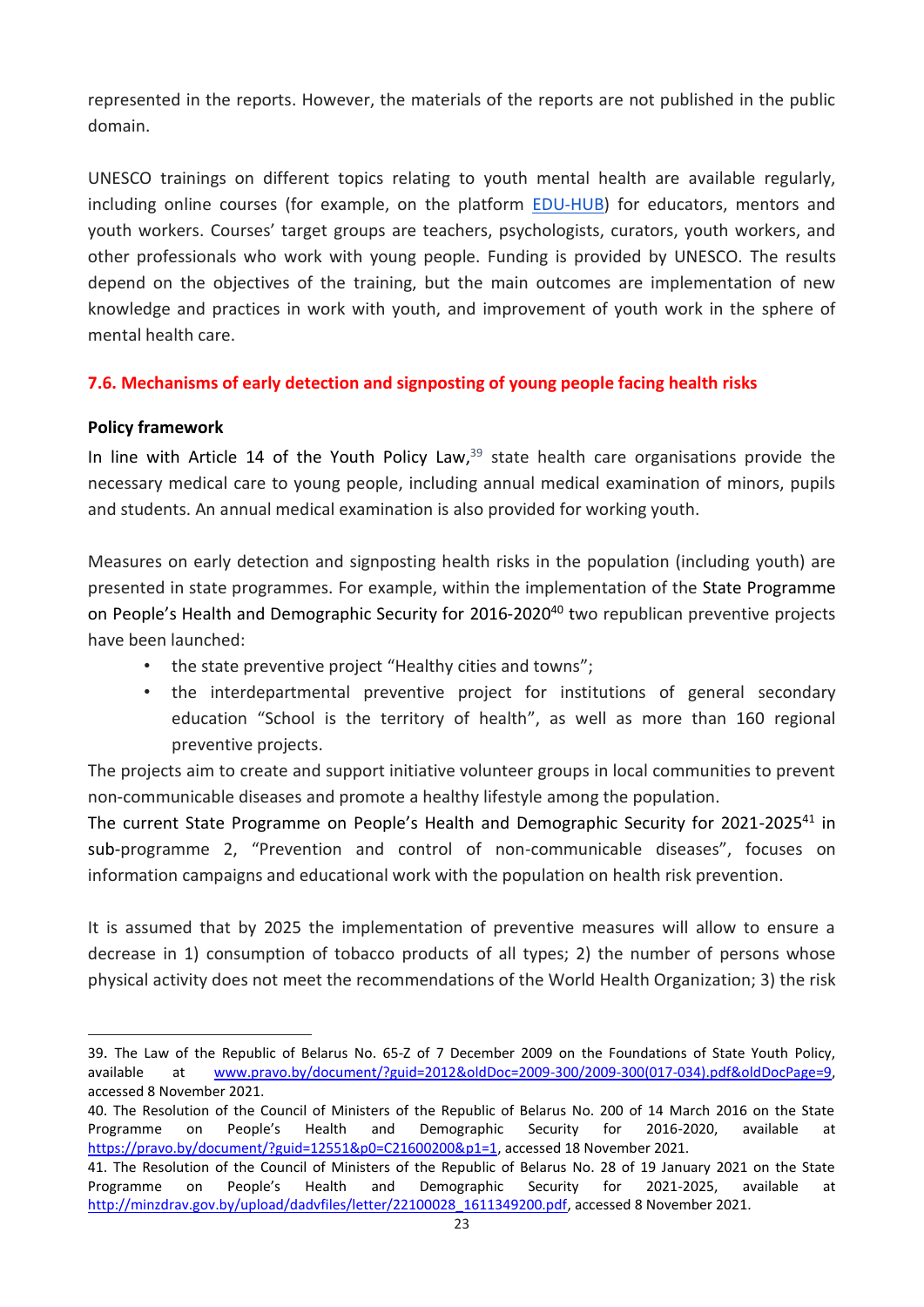of cases of illness and death caused by human behaviour. The first two objectives target the population over 18 years old, and the third objective the population at large.

The primary health care network in Minsk and five regional centres is provided through the network of paediatric polyclinics, where a number of preventive, diagnostic, consultation and referral services are offered. In rural areas there have been concerted efforts to introduce GPs who provide primary care services to both adults and children.

Large sections of the population are required to have preventive health checks with the main specialists (neurologists, ENT specialists, surgeons, ophthalmologists, endocrinologists and gynaecologists). Annual check-ups are also provided for schoolchildren, students, patients from the contaminated areas of the Chernobyl zone, patients with chronic diseases, and certain workers in certain jobs. Since 2008, mass population screening (dispanserizatsiya) has sought to cover the whole adult population of Belarus, with an emphasis on those of working age.

#### **Stakeholders**

Annual medical examination at the local level is provided by medical clinics staff and educational institutions, pedagogical and administrative personnel (in the case of working youth, administrative personnel of the employer and medical clinic staff).

Information campaigns and educational events on health prevention issues are provided by all specialists who work with youth, including pedagogical and administrative personnel, specialists of socio-pedagogical and psychological services, social workers, youth workers, doctors, health practitioners and others.

#### **Guidance to stakeholders**

The Ministry of Health and the Ministry of Education draft methodical recommendations and guidance on the early detection and signposting of health risks for educational institutions and medical clinic staff.

Besides, [methodical recommendations](http://nihe.bsu.by/index.php/ru/9-uncategorised/2109-tsentr-ideologicheskoj-i-vospitatelnoj-raboty-v-vysshej-shkole) for the staff of higher educational establishments have been developed by the Centre of Educational Work in Higher School in the National Institute for Higher Education.

Additional guidance for stakeholders is available on special information resources. [The official](http://minzdrav.gov.by/ru/)  [website of the Ministry of Health,](http://minzdrav.gov.by/ru/) the website of the [Ministry of Education,](https://edu.gov.by/sistema-obrazovaniya/glavnoe-upravlenie-vospitatelnoy-raboty-i-molodezhnoy-politiki/upravlenie-raboty/informatsionno-analiticheskie-i-metodicheskie-materialy/index.php) and the [information](https://mentalhealth.by/information)  [section](https://mentalhealth.by/information) on the website of the Republican Research and Practice Mental Health Centre provide information on the regulatory and legal framework, instructions and recommendations, internal rules, and procedures to support stakeholders. Articles, news and recommendations on health issues are regularly posted on an educational website "[Healthy People](https://24health.by/)" administered by the Ministry of Health.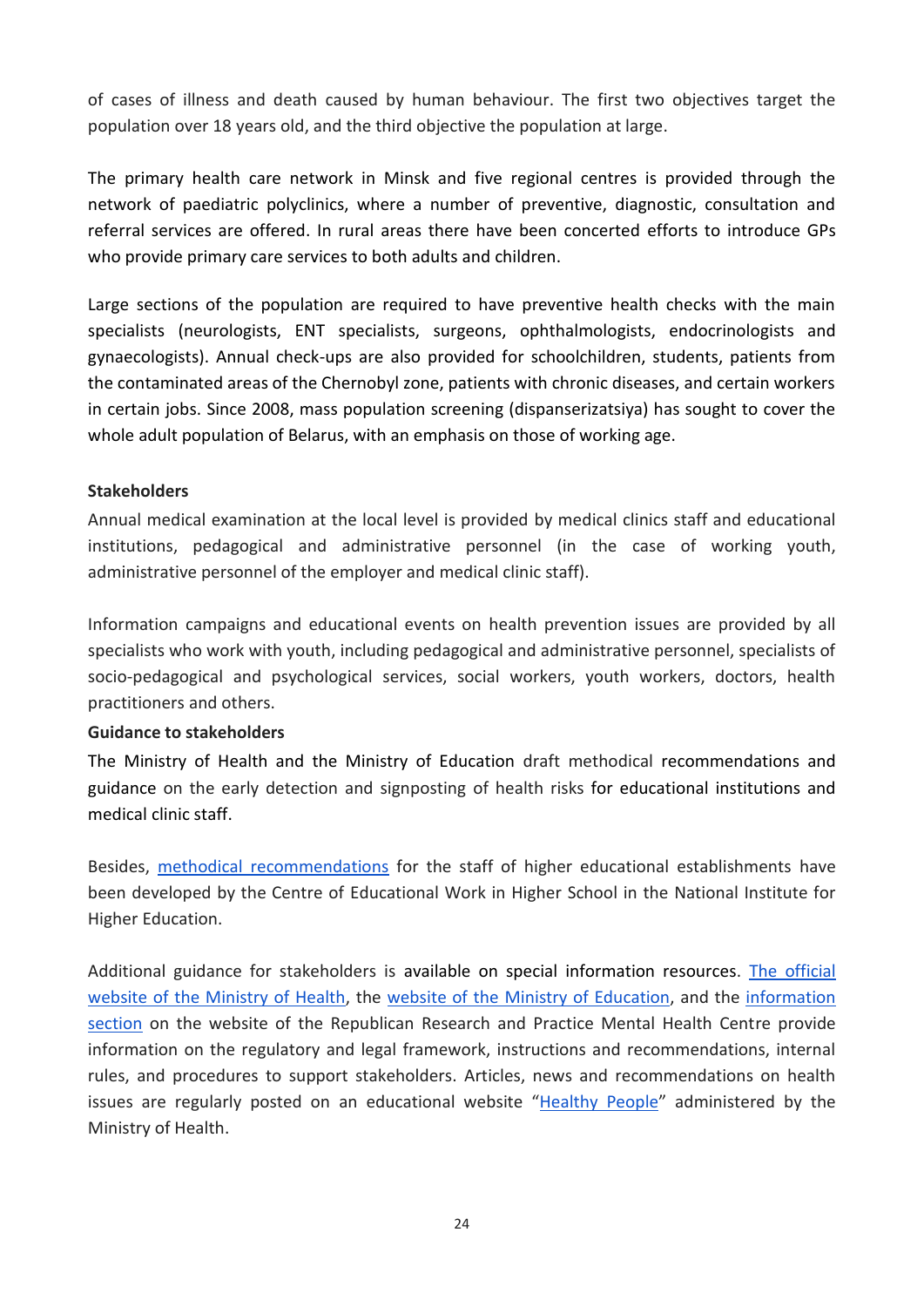Trainings of volunteers and youth workers, NGOs and other stakeholders regarding prevention and the health and well-being of young people are regularly provided by the Republican Volunteer Centre in the National Institute for Higher Education.

# **Target groups**

The policy framework considers all population including youth as the target group. Nevertheless, young people with disabilities, with mental health problems, and children of Chernobyl are specifically highlighted in some documents.

# **Funding**

Sources of funding are the state budget and public association funds.

# <span id="page-24-0"></span>**7.7. Making health facilities more youth friendly**

The Law on Health Care<sup>42</sup> and the State Programme on People's Health and Demographic Security for 2021-2025<sup>43</sup> are the main top-level health policies in the country. However, the documents target all citizens of the state.

A separate system of specialists and diagnostic facilities for children and adolescents as well as children's hospitals and polyclinics has been developed in the country.

The medical services for young people are provided free of charge and based on the principles of anonymity and confidentiality.

There are several ongoing preventive health projects and initiatives for children and adolescents. They involve a wide range of stakeholders: volunteers, representatives of youth organisations, other NGOs dealing with youth health issues, and primary health care institutions. Among them are:

- [helplines](https://mir.pravo.by/edu/detipodrostki/doverie/) for children and adolescents providing consultations and support on the issues related to mental health, suicidal prevention, violence;
- [adolescent-friendly centres,](https://www.medcenter.by/informatsiya/tsentry-druzhestvennye-podrostkam) which have been set up to meet the criteria of equity and equality, accessibility, respect for children rights, and provide consultations on the issues of reproductive, mental, and somatic health;
- the [Centre of Healthy Youth,](http://c-z-m.by/czm-belarus/o-czm/) which has been open for addicted people and offers treatment for alcohol, drug and tobacco addicts.

Youth Health Centres (hereinafter – the centres) have been operating in different cities of Belarus. The centres provide qualified medical and psychological assistance in the field of reproductive

<sup>42.</sup> The Law of the Republic of Belarus No. 2435-XII of 18 June 1993 as amended on 11 December 2020 on Health Care (Zakon Respubliki Belarus ot 18 iyunya 1993 g. № 2435-XII O zdravookhranenii), available at [https://pravo.by/document/?guid=3871&p0=v19302435,](https://pravo.by/document/?guid=3871&p0=v19302435) accessed 8 November 2021.

<sup>43.</sup> The Resolution of the Council of Ministers of the Republic of Belarus No. 28 of 19 January 2021 on State programme "People's health and demographic security for 2021-2025", available at [http://minzdrav.gov.by/upload/dadvfiles/letter/22100028\\_1611349200.pdf,](http://minzdrav.gov.by/upload/dadvfiles/letter/22100028_1611349200.pdf) accessed 8 November 2021.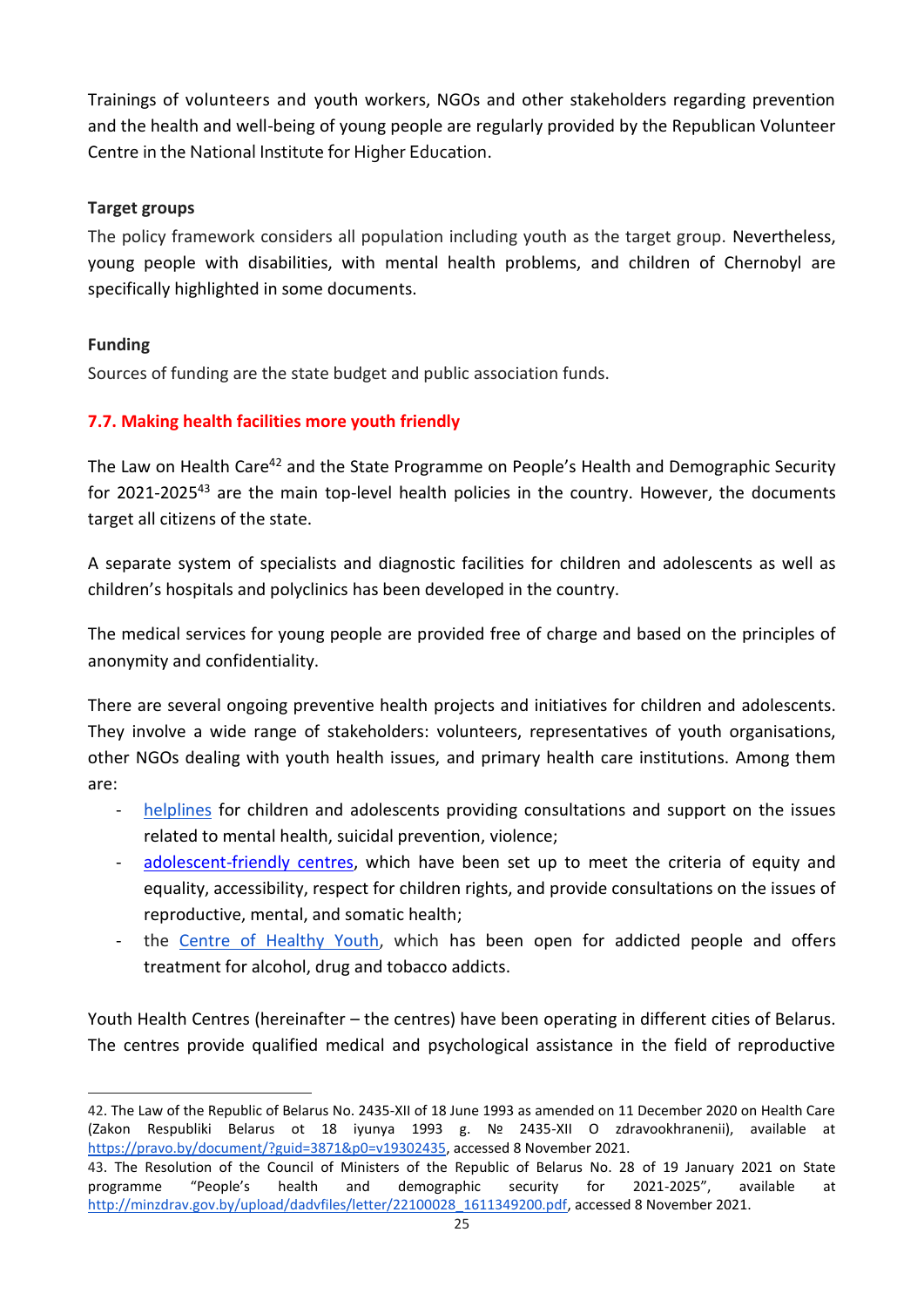health; organise trainings on the prevention of unwanted pregnancies, HIV, sexually transmitted infections; and promote healthy lifestyles and responsible behaviour of young people in relation to their reproductive health. The centres are staffed with doctors – gynaecologists, urologists, andrologists and psychologists – who have undergone special trainings organised by UNFPA and the Ministry of Health.

UNICEF and Belarusian Special Olympics Committee have agreed on an [inclusive health](https://www.unicef.by/press-centr/425.html)  [programme](https://www.unicef.by/press-centr/425.html) that is provided based on an inclusive approach in the sphere of education and sports. The same health programmes and services are available for people with and without mental disabilities. The programme contributes to social rehabilitation of children with disabilities, teaching them healthy lifestyle behaviours and sports skills; addressing issues of adaptation for people with intellectual disabilities and building an inclusive world.

# <span id="page-25-0"></span>**7.8. Current debates and reforms**

## **Forthcoming policy developments**

Taking into consideration that the strategic documents in the field of youth policy and health – the National Youth Policy Strategy;<sup>44</sup> the State YEP Programme; the State Programme on People's Health and Demographic Security for 2021-2025;<sup>45</sup> the State Programme on Physical Culture and Sports for 2021-2025<sup>46</sup> – were adopted in 2021, no legislative amendments or adoption are foreseen in the near future.

Therefore, several laws that can affect youth health are pending before the Parliament:

- [On the rights of persons with disabilities and their social inclusion](http://www.house.gov.by/ru/zakony-ru/view/o-pravax-invalidov-i-ix-sotsialnoj-integratsii-771/) is prepared for the second reading in the Commission on Labour and Social Affairs. The law will ensure national legislation approximation with the United Nations Convention on the Rights of Persons with Disabilities;
- [On amendments to the Law of the Republic of Belarus on Provision of Psychological Care](http://www.house.gov.by/ru/zakony-ru/view/ob-izmenenii-zakona-respubliki-belarus-ob-okazanii-psixologicheskoj-pomoschi-1167/) is currently prepared for the first reading in the Commission on Health, Physical Culture, Family and Youth Policy. The amendments are expected to become the basis for psychological education and psychological support.

## **Ongoing debates**

The Covid-19 pandemic has caused much [public debate](https://www.unicef.by/uploads/models/2020/05/rus-unicef-newsletter-issue-1_covid-19-response.pdf) in terms of following hygiene rules and the importance of vaccination as the disease affects youth's physical and mental health.

<sup>44.</sup> The Resolution of the Council of Ministers of the Republic of Belarus No. 349 of 19 June 2021 on the Strategy for the Development of State Youth Policy of the Republic of Belarus until 2030, available at [https://pravo.by/upload/docs/op/C22100349\\_1624395600.pdf,](https://pravo.by/upload/docs/op/C22100349_1624395600.pdf) accessed 18 November 2021.

<sup>45.</sup> The Resolution of the Council of Ministers of the Republic of Belarus No. 28 of 19 January 2021 on the State Programme on People's Health and Demographic Security for 2021-2025, available at [http://minzdrav.gov.by/upload/dadvfiles/letter/22100028\\_1611349200.pdf,](http://minzdrav.gov.by/upload/dadvfiles/letter/22100028_1611349200.pdf) accessed 28 November 2021.

<sup>46.</sup> The Resolution of the Council of Ministers of the Republic of Belarus No. 54 of 24 January 2021 on the State Programme on Physical Culture and Sports for 2021-2025, available at [https://pravo.by/document/?guid=3871&p0=C22100054,](https://pravo.by/document/?guid=3871&p0=C22100054) accessed 19 November 2021.